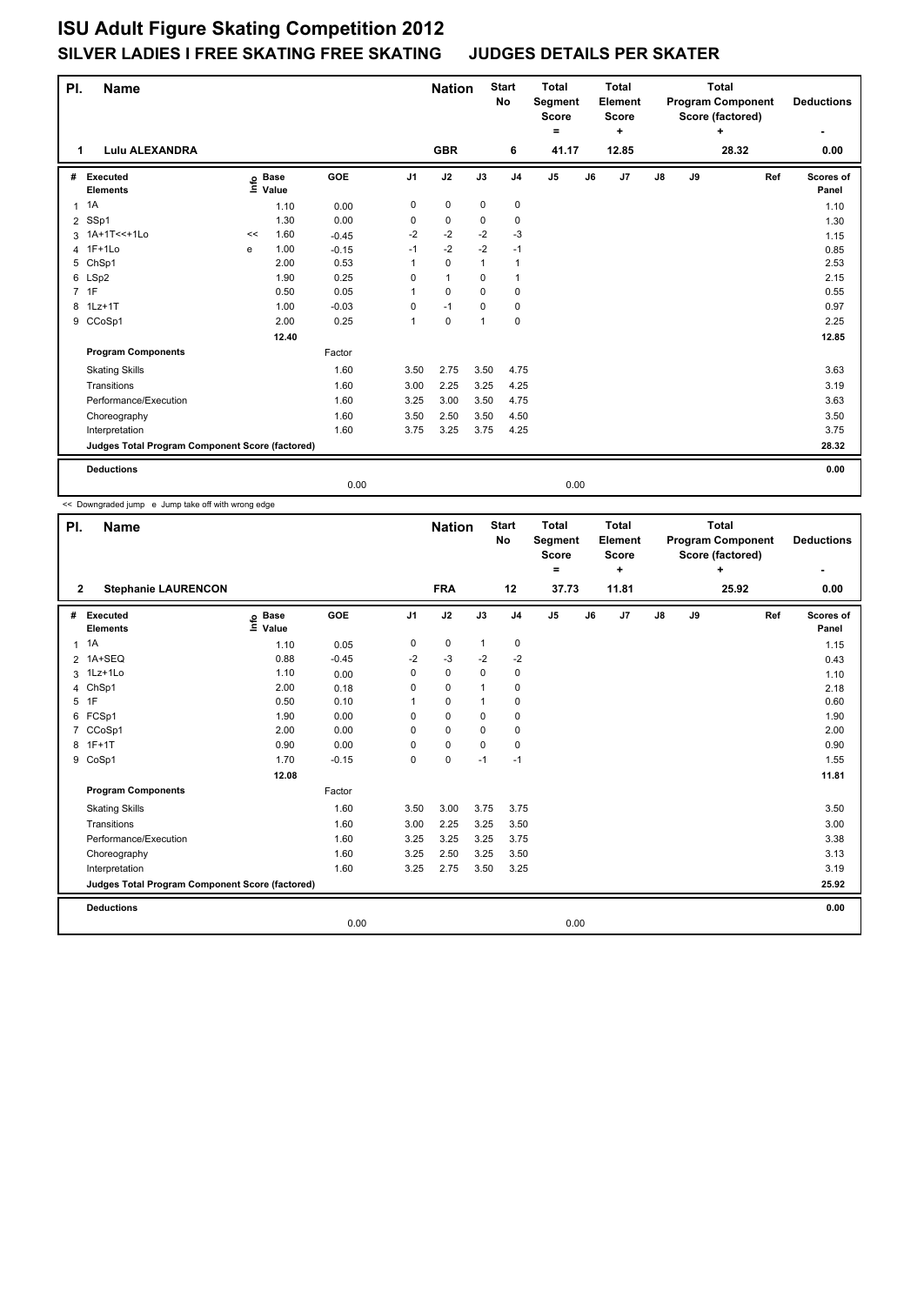| PI.                 | <b>Name</b>                                     |                                  |                           |                | <b>Nation</b>     |              | <b>Start</b><br>No   | <b>Total</b><br>Segment<br><b>Score</b> | <b>Total</b><br>Element<br>Score |    |    | <b>Total</b><br><b>Program Component</b><br>Score (factored) |     | <b>Deductions</b> |
|---------------------|-------------------------------------------------|----------------------------------|---------------------------|----------------|-------------------|--------------|----------------------|-----------------------------------------|----------------------------------|----|----|--------------------------------------------------------------|-----|-------------------|
| 3                   | Lenka HLAVACOVA                                 |                                  |                           |                | <b>SVK</b>        |              | 15                   | $=$<br>36.33                            | +<br>11.72                       |    |    | ٠<br>24.61                                                   |     | 0.00              |
|                     | # Executed                                      | <b>Base</b><br>e Base<br>≞ Value | GOE                       | J1             | J2                | J3           | J <sub>4</sub>       | J5                                      | J6<br>J7                         | J8 | J9 |                                                              | Ref | Scores of         |
|                     | <b>Elements</b>                                 |                                  |                           |                |                   |              |                      |                                         |                                  |    |    |                                                              |     | Panel             |
|                     | $1 \t1A$                                        | 1.10                             | 0.00                      | 0              | 0                 | 0            | 0                    |                                         |                                  |    |    |                                                              |     | 1.10              |
| $\overline{2}$      | 1S                                              | 0.40                             | 0.00                      | 0              | $\mathbf 0$       | 0            | $\mathbf 0$          |                                         |                                  |    |    |                                                              |     | 0.40              |
|                     | 3 1F+1Lo+1T                                     | 1.40                             | 0.00                      | 0              | $\mathbf 0$       | 0            | $\mathbf 0$          |                                         |                                  |    |    |                                                              |     | 1.40              |
| 4                   | CCoSp1                                          | 2.00                             | 0.00                      | 0              | 0                 | 0            | $\mathbf 0$          |                                         |                                  |    |    |                                                              |     | 2.00              |
|                     | 5 1Lz+1T<br>6 1F+1Lo                            | 1.00<br>1.00                     | $-0.05$                   | 0<br>0         | $-1$<br>$\pmb{0}$ | 0<br>0       | $-1$<br>$\mathbf 0$  |                                         |                                  |    |    |                                                              |     | 0.95              |
|                     | 7 CoSp1                                         | 1.70                             | 0.00<br>$-0.08$           | 0              | $\pmb{0}$         | $-1$         | $\mathbf 0$          |                                         |                                  |    |    |                                                              |     | 1.00<br>1.62      |
| 8                   | ChSt1                                           | 2.00                             | 0.00                      | 0              | $\pmb{0}$         | 0            | $\mathbf 0$          |                                         |                                  |    |    |                                                              |     | 2.00              |
|                     | 9 CSp1                                          | 1.40                             | $-0.15$                   | 0              | 0                 | $-1$         | $-1$                 |                                         |                                  |    |    |                                                              |     | 1.25              |
|                     |                                                 | 12.00                            |                           |                |                   |              |                      |                                         |                                  |    |    |                                                              |     | 11.72             |
|                     | <b>Program Components</b>                       |                                  | Factor                    |                |                   |              |                      |                                         |                                  |    |    |                                                              |     |                   |
|                     | <b>Skating Skills</b>                           |                                  | 1.60                      | 3.25           | 3.25              | 3.25         | 3.50                 |                                         |                                  |    |    |                                                              |     | 3.31              |
|                     | Transitions                                     |                                  | 1.60                      | 3.00           | 2.75              | 2.75         | 3.25                 |                                         |                                  |    |    |                                                              |     | 2.94              |
|                     | Performance/Execution                           |                                  | 1.60                      | 3.25           | 3.00              | 2.75         | 3.00                 |                                         |                                  |    |    |                                                              |     | 3.00              |
|                     | Choreography                                    |                                  | 1.60                      | 3.50           | 2.50              | 2.50         | 3.50                 |                                         |                                  |    |    |                                                              |     | 3.00              |
|                     | Interpretation                                  |                                  | 1.60                      | 3.50           | 3.00              | 2.75         | 3.25                 |                                         |                                  |    |    |                                                              |     | 3.13              |
|                     | Judges Total Program Component Score (factored) |                                  |                           |                |                   |              |                      |                                         |                                  |    |    |                                                              |     | 24.61             |
|                     |                                                 |                                  |                           |                |                   |              |                      |                                         |                                  |    |    |                                                              |     |                   |
|                     | <b>Deductions</b>                               |                                  |                           |                |                   |              |                      |                                         |                                  |    |    |                                                              |     | 0.00              |
|                     |                                                 |                                  | 0.00                      |                |                   |              |                      | 0.00                                    |                                  |    |    |                                                              |     |                   |
|                     |                                                 |                                  |                           |                |                   |              |                      |                                         |                                  |    |    |                                                              |     |                   |
|                     |                                                 |                                  |                           |                |                   |              | <b>Start</b>         | <b>Total</b>                            | <b>Total</b>                     |    |    | <b>Total</b>                                                 |     |                   |
| PI.                 | <b>Name</b>                                     |                                  |                           |                | <b>Nation</b>     |              | No                   | Segment                                 | Element                          |    |    | <b>Program Component</b>                                     |     | <b>Deductions</b> |
|                     |                                                 |                                  |                           |                |                   |              |                      | <b>Score</b>                            | <b>Score</b>                     |    |    | Score (factored)                                             |     |                   |
|                     |                                                 |                                  |                           |                |                   |              |                      | $\equiv$                                | +                                |    |    | ÷                                                            |     |                   |
| 4                   | Alma Gabriele GALVEZ YANEZ                      |                                  |                           |                | <b>MEX</b>        |              | 11                   | 34.99                                   | 9.87                             |    |    | 26.12                                                        |     | 1.00              |
|                     |                                                 |                                  |                           |                |                   |              |                      |                                         |                                  |    |    |                                                              |     |                   |
|                     | # Executed                                      | <b>Base</b>                      | GOE                       | J <sub>1</sub> | J2                | J3           | J <sub>4</sub>       | J <sub>5</sub>                          | J6<br>J7                         | J8 | J9 |                                                              | Ref | Scores of         |
|                     | <b>Elements</b>                                 | ١nfo<br>Value                    |                           |                |                   |              |                      |                                         |                                  |    |    |                                                              |     | Panel             |
| $\mathbf{1}$        | $1A+1T$                                         | 1.50                             | 0.10                      | 1              | 0                 | $\mathbf{1}$ | $\pmb{0}$            |                                         |                                  |    |    |                                                              |     | 1.60              |
|                     | 2 1F+1Lo                                        | 1.00                             | 0.05                      | 0              | $\pmb{0}$         | 0            | $\mathbf{1}$         |                                         |                                  |    |    |                                                              |     | 1.05              |
| 3<br>$\overline{4}$ | 1Lz+1Lo+1T<br>CCoSp1                            | 1.50<br>2.00                     | 0.10                      | 1<br>$-1$      | 0<br>$-1$         | 0<br>$-2$    | $\mathbf{1}$<br>$-1$ |                                         |                                  |    |    |                                                              |     | 1.60              |
|                     | 5 ChSp1                                         | 2.00                             | $-0.38$<br>0.00           | 0              | $\mathbf 0$       | 0            | $\mathbf 0$          |                                         |                                  |    |    |                                                              |     | 1.62<br>2.00      |
| 6 A                 |                                                 | 0.00                             | 0.00                      | ÷,             | $\blacksquare$    |              | ÷,                   |                                         |                                  |    |    |                                                              |     | 0.00              |
|                     | 7 CSp1                                          | 1.40                             | 0.00                      | 0              | 0                 | 0            | $\mathbf 0$          |                                         |                                  |    |    |                                                              |     | 1.40              |
| 8                   | 1Lz                                             | 0.60                             | 0.00                      | 0              | 0                 | 0            | $\mathbf 0$          |                                         |                                  |    |    |                                                              |     | 0.60              |
|                     | 9 SSp                                           | 0.00                             | 0.00                      |                |                   |              |                      |                                         |                                  |    |    |                                                              |     | 0.00              |
|                     |                                                 | 10.00                            |                           |                |                   |              |                      |                                         |                                  |    |    |                                                              |     | 9.87              |
|                     | <b>Program Components</b>                       |                                  | Factor                    |                |                   |              |                      |                                         |                                  |    |    |                                                              |     |                   |
|                     | <b>Skating Skills</b>                           |                                  | 1.60                      | 3.50           | 3.00              | 3.50         | 4.50                 |                                         |                                  |    |    |                                                              |     | 3.63              |
|                     | Transitions                                     |                                  | 1.60                      | 3.00           | 2.00              | 2.75         | 3.75                 |                                         |                                  |    |    |                                                              |     | 2.88              |
|                     | Performance/Execution                           |                                  | 1.60                      | 3.25           | 2.25              | 3.00         | 4.25                 |                                         |                                  |    |    |                                                              |     | 3.19              |
|                     | Choreography                                    |                                  | 1.60                      | 3.50           | 2.50              | 3.00         | 4.25                 |                                         |                                  |    |    |                                                              |     | 3.31              |
|                     | Interpretation                                  |                                  | 1.60                      | 3.50           | 2.75              | 3.00         | 4.00                 |                                         |                                  |    |    |                                                              |     | 3.31              |
|                     | Judges Total Program Component Score (factored) |                                  |                           |                |                   |              |                      |                                         |                                  |    |    |                                                              |     | 26.12             |
|                     |                                                 |                                  |                           |                |                   |              |                      |                                         |                                  |    |    |                                                              |     |                   |
|                     | <b>Deductions</b>                               |                                  | $-1.00$<br>Falls:<br>0.00 |                |                   |              |                      | 0.00                                    |                                  |    |    |                                                              |     | $-1.00$           |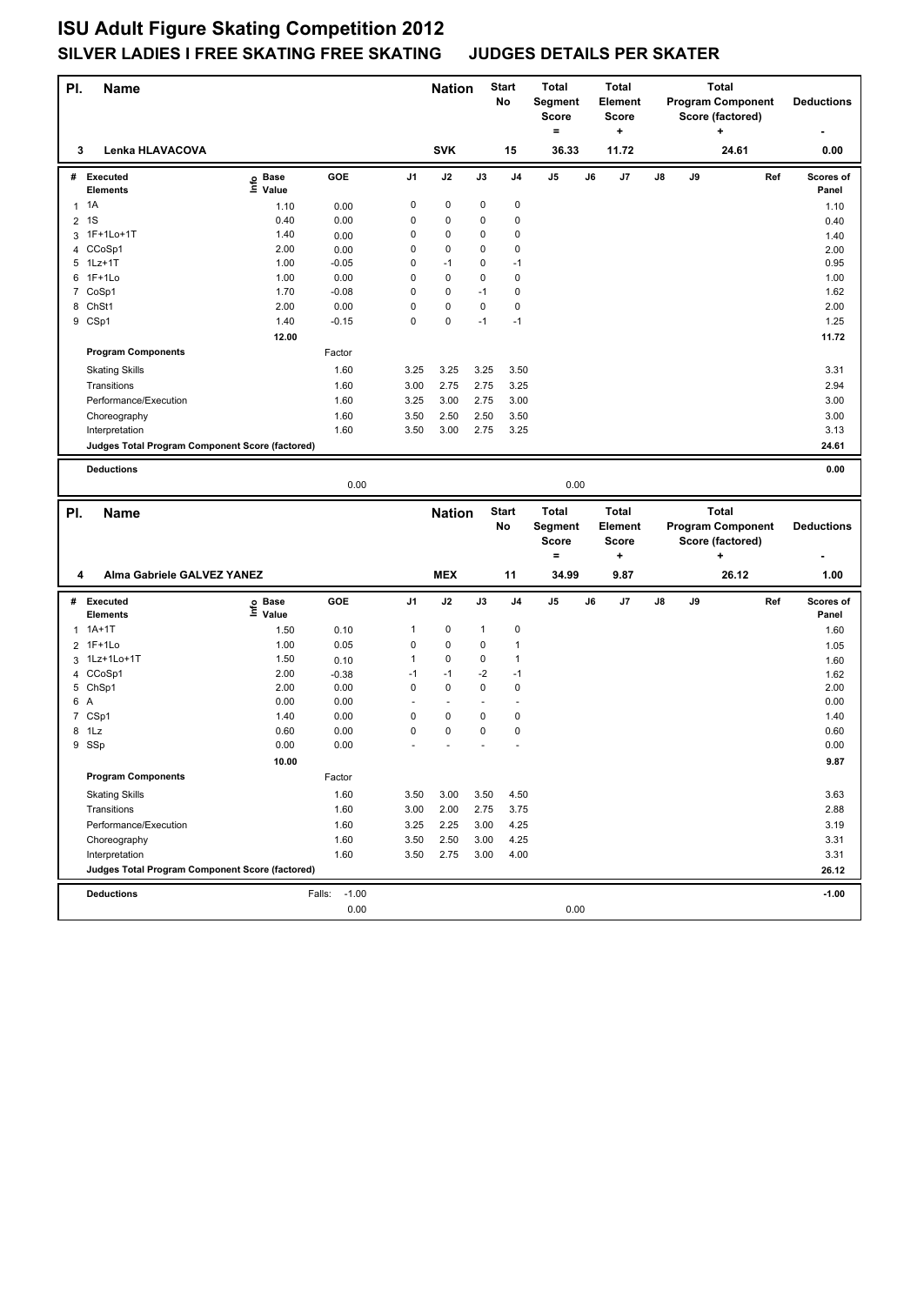| PI.            | <b>Name</b>                                     |                            |         |                | <b>Nation</b> |              | <b>Start</b><br>No | <b>Total</b><br>Segment<br><b>Score</b><br>$=$ | <b>Total</b><br><b>Element</b><br><b>Score</b><br>+ |    |    | <b>Total</b><br><b>Program Component</b><br>Score (factored)<br>٠ |     | <b>Deductions</b>  |
|----------------|-------------------------------------------------|----------------------------|---------|----------------|---------------|--------------|--------------------|------------------------------------------------|-----------------------------------------------------|----|----|-------------------------------------------------------------------|-----|--------------------|
| 5              | <b>Lynda LEGER</b>                              |                            |         |                | SUI           |              | 1                  | 34.70                                          | 11.70                                               |    |    | 23.00                                                             |     | 0.00               |
|                | # Executed<br><b>Elements</b>                   | <b>Base</b><br>۴ê<br>Value | GOE     | J <sub>1</sub> | J2            | J3           | J <sub>4</sub>     | J5                                             | J6<br>J7                                            | J8 | J9 |                                                                   | Ref | Scores of<br>Panel |
|                | 1 USp1                                          | 1.20                       | 0.38    | 0              | 0             | $\mathbf{1}$ | $\boldsymbol{2}$   |                                                |                                                     |    |    |                                                                   |     | 1.58               |
| $\overline{2}$ | $1F+1T$                                         | 0.90                       | 0.00    | 0              | 0             | 0            | 0                  |                                                |                                                     |    |    |                                                                   |     | 0.90               |
|                | $3$ 1Lz                                         | 0.60                       | $-0.03$ | $-1$           | 0             | 0            | 0                  |                                                |                                                     |    |    |                                                                   |     | 0.57               |
| 4              | 1A+1T+1Lo                                       | 2.00                       | $-0.20$ | $-1$           | $-1$          | $-1$         | $-1$               |                                                |                                                     |    |    |                                                                   |     | 1.80               |
|                | 5 CCoSp1                                        | 2.00                       | $-0.15$ | $-1$           | 0             | $-1$         | $\mathbf 0$        |                                                |                                                     |    |    |                                                                   |     | 1.85               |
| 6              | 1Lz+1Lo                                         | 1.10                       | $-0.03$ | 0              | $-1$          | 0            | $\pmb{0}$          |                                                |                                                     |    |    |                                                                   |     | 1.07               |
|                | 7 1A                                            | 1.10                       | $-0.35$ | $-1$           | $-2$          | $-2$         | $-2$               |                                                |                                                     |    |    |                                                                   |     | 0.75               |
| 8              | SSp1                                            | 1.30                       | 0.13    | 0              | 0             | 0            | $\mathbf{1}$       |                                                |                                                     |    |    |                                                                   |     | 1.43               |
|                | 9 ChSt1                                         | 2.00                       | $-0.25$ | 0              | $-1$          | $-1$         | 0                  |                                                |                                                     |    |    |                                                                   |     | 1.75               |
|                |                                                 | 12.20                      |         |                |               |              |                    |                                                |                                                     |    |    |                                                                   |     | 11.70              |
|                | <b>Program Components</b>                       |                            | Factor  |                |               |              |                    |                                                |                                                     |    |    |                                                                   |     |                    |
|                | <b>Skating Skills</b>                           |                            | 1.60    | 3.00           | 2.50          | 3.00         | 4.25               |                                                |                                                     |    |    |                                                                   |     | 3.19               |
|                | Transitions                                     |                            | 1.60    | 2.75           | 2.00          | 2.50         | 3.50               |                                                |                                                     |    |    |                                                                   |     | 2.69               |
|                | Performance/Execution                           |                            | 1.60    | 2.50           | 2.75          | 2.75         | 3.75               |                                                |                                                     |    |    |                                                                   |     | 2.94               |
|                | Choreography                                    |                            | 1.60    | 2.75           | 1.75          | 2.75         | 4.00               |                                                |                                                     |    |    |                                                                   |     | 2.81               |
|                | Interpretation                                  |                            | 1.60    | 2.50           | 2.25          | 2.75         | 3.50               |                                                |                                                     |    |    |                                                                   |     | 2.75               |
|                | Judges Total Program Component Score (factored) |                            |         |                |               |              |                    |                                                |                                                     |    |    |                                                                   |     | 23.00              |
|                |                                                 |                            |         |                |               |              |                    |                                                |                                                     |    |    |                                                                   |     |                    |
|                | <b>Deductions</b>                               |                            |         |                |               |              |                    |                                                |                                                     |    |    |                                                                   |     | 0.00               |
|                |                                                 |                            | 0.00    |                |               |              |                    | 0.00                                           |                                                     |    |    |                                                                   |     |                    |
|                |                                                 |                            |         |                |               |              |                    |                                                |                                                     |    |    |                                                                   |     |                    |
|                |                                                 |                            |         |                |               |              |                    |                                                | Total                                               |    |    | <b>Total</b>                                                      |     |                    |
| PI.            | <b>Name</b>                                     |                            |         |                | <b>Nation</b> |              | <b>Start</b><br>No | Total<br>Segment                               | <b>Element</b>                                      |    |    | <b>Program Component</b>                                          |     | <b>Deductions</b>  |
|                |                                                 |                            |         |                |               |              |                    | <b>Score</b>                                   | <b>Score</b>                                        |    |    | Score (factored)                                                  |     |                    |
|                |                                                 |                            |         |                |               |              |                    | $=$                                            | ÷                                                   |    |    | ٠                                                                 |     |                    |
| 6              | Jaroslava KLUCINOVA                             |                            |         |                | <b>CZE</b>    |              | 13                 | 34.66                                          | 10.76                                               |    |    | 23.90                                                             |     | 0.00               |
|                |                                                 |                            |         |                |               |              |                    |                                                |                                                     |    |    |                                                                   |     |                    |
|                | # Executed                                      | <b>Base</b>                | GOE     | J <sub>1</sub> | J2            | J3           | J <sub>4</sub>     | $\mathsf{J}5$                                  | J6<br>J7                                            | J8 | J9 |                                                                   | Ref | Scores of          |
|                | <b>Elements</b>                                 | e Base<br>⊑ Value          |         |                |               |              |                    |                                                |                                                     |    |    |                                                                   |     | Panel              |
| $\mathbf{1}$   | $1S+1T$                                         | 0.80                       | 0.00    | 0              | 0             | 0            | $\mathbf 0$        |                                                |                                                     |    |    |                                                                   |     | 0.80               |
|                | 2 1Lz+1Lo+1T                                    | 1.50                       | $-0.05$ | $-1$           | $-1$          | 0            | $\pmb{0}$          |                                                |                                                     |    |    |                                                                   |     | 1.45               |
| 3              | 1F                                              | 0.50                       | 0.00    | 0              | 0             | 0            | 0                  |                                                |                                                     |    |    |                                                                   |     | 0.50               |
| 4              | CCoSp1                                          | 2.00                       | $-0.08$ | 0              | 0             | 0            | $-1$               |                                                |                                                     |    |    |                                                                   |     | 1.92               |
|                | 5 ChSp1                                         | 2.00                       | 0.05    | 1              | 0             | 0            | $-1$               |                                                |                                                     |    |    |                                                                   |     | 2.05               |
| 6              | 1S                                              | 0.40                       | 0.00    | 0              | 0             | 0            | $\pmb{0}$          |                                                |                                                     |    |    |                                                                   |     | 0.40               |
|                | 7 1F+1Lo                                        | 1.00                       | 0.00    | 0              | 0             | 0            | $\pmb{0}$          |                                                |                                                     |    |    |                                                                   |     | 1.00               |
| 8              | LSp1                                            | 1.50                       | $-0.08$ | 0              | 0             | 0            | -1                 |                                                |                                                     |    |    |                                                                   |     | 1.42               |
|                | 9 SSp1                                          | 1.30                       | $-0.08$ | 0              | 0             | 0            | $-1$               |                                                |                                                     |    |    |                                                                   |     | 1.22               |
|                |                                                 | 11.00                      |         |                |               |              |                    |                                                |                                                     |    |    |                                                                   |     | 10.76              |
|                | <b>Program Components</b>                       |                            | Factor  |                |               |              |                    |                                                |                                                     |    |    |                                                                   |     |                    |
|                | <b>Skating Skills</b>                           |                            | 1.60    | 3.50           | 3.00          | 3.25         | 3.25               |                                                |                                                     |    |    |                                                                   |     | 3.25               |
|                | Transitions                                     |                            | 1.60    | 3.25           | 2.25          | 2.50         | 3.00               |                                                |                                                     |    |    |                                                                   |     | 2.75               |
|                | Performance/Execution                           |                            | 1.60    | 3.50           | 2.75          | 2.75         | 3.00               |                                                |                                                     |    |    |                                                                   |     | 3.00               |
|                | Choreography                                    |                            | 1.60    | 3.75           | 2.50          | 2.75         | 3.00               |                                                |                                                     |    |    |                                                                   |     | 3.00               |
|                | Interpretation                                  |                            | 1.60    | 3.50           | 2.75          | 2.75         | 2.75               |                                                |                                                     |    |    |                                                                   |     | 2.94               |
|                | Judges Total Program Component Score (factored) |                            |         |                |               |              |                    |                                                |                                                     |    |    |                                                                   |     | 23.90              |
|                | <b>Deductions</b>                               |                            |         |                |               |              |                    |                                                |                                                     |    |    |                                                                   |     | 0.00               |
|                |                                                 |                            | 0.00    |                |               |              |                    | 0.00                                           |                                                     |    |    |                                                                   |     |                    |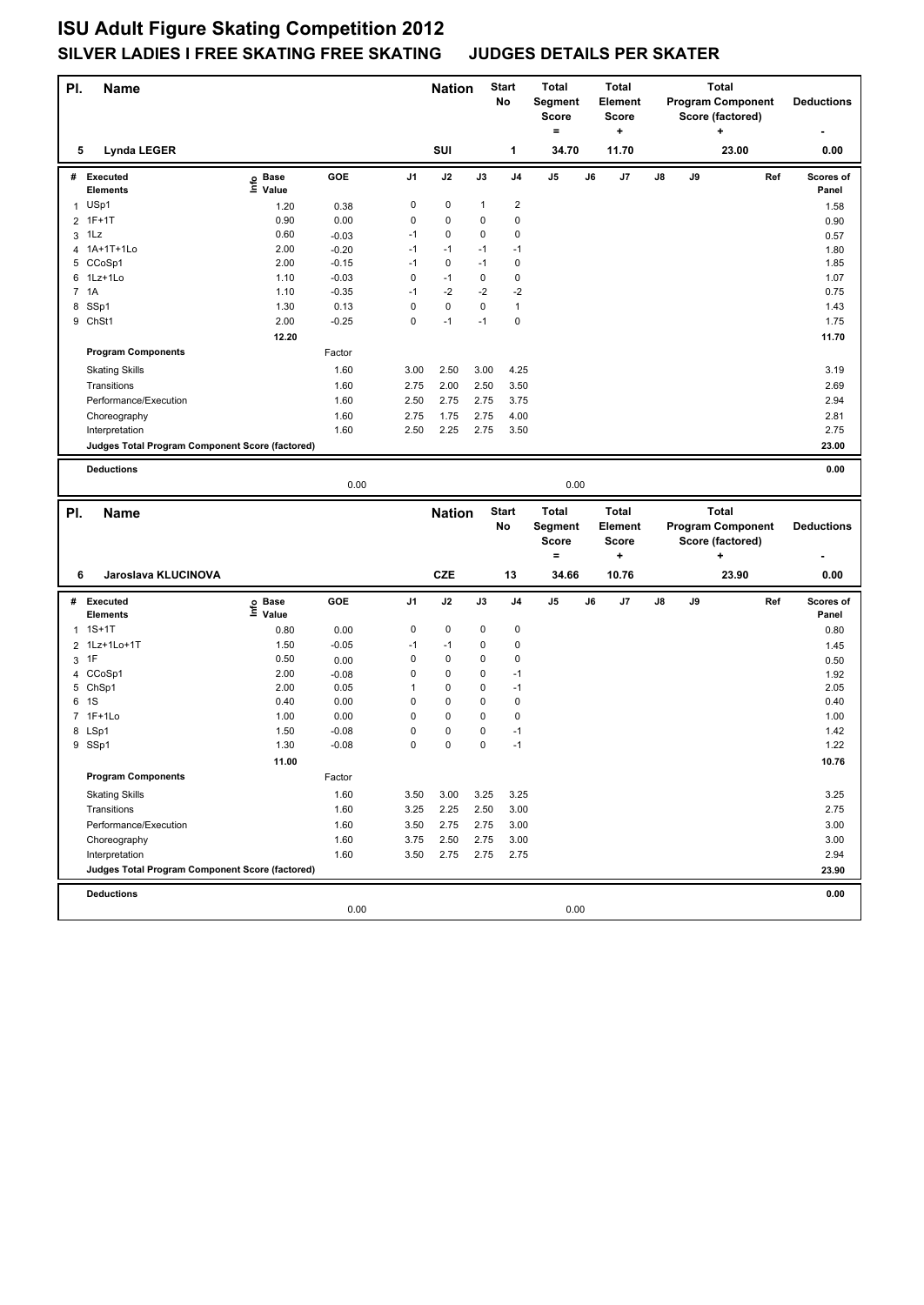| PI.            | <b>Name</b>                                     |                                  |                   |                | <b>Nation</b> |             | <b>Start</b><br>No | <b>Total</b><br>Segment<br>Score<br>$=$ |    | <b>Total</b><br>Element<br>Score<br>÷ |    |    | <b>Total</b><br>Score (factored)<br>+ | <b>Program Component</b> | <b>Deductions</b>  |
|----------------|-------------------------------------------------|----------------------------------|-------------------|----------------|---------------|-------------|--------------------|-----------------------------------------|----|---------------------------------------|----|----|---------------------------------------|--------------------------|--------------------|
| 7              | <b>Anne SCHMITTNER</b>                          |                                  |                   |                | <b>GER</b>    |             | 4                  | 34.48                                   |    | 10.97                                 |    |    | 24.51                                 |                          | 1.00               |
|                | # Executed<br>Elements                          | <b>Base</b><br>e Base<br>⊑ Value | GOE               | J1             | J2            | J3          | J4                 | J5                                      | J6 | J7                                    | J8 | J9 |                                       | Ref                      | Scores of<br>Panel |
|                | 1 CCoSp1                                        | 2.00                             | $-0.15$           | $-1$           | $-1$          | 0           | 0                  |                                         |    |                                       |    |    |                                       |                          | 1.85               |
| $\overline{2}$ | 1F                                              | 0.50                             | 0.05              | 1              | $\pmb{0}$     | 0           | $\mathbf 0$        |                                         |    |                                       |    |    |                                       |                          | 0.55               |
|                | 3 1Lz+1Lo+1Lo                                   | 1.60                             | 0.00              | 0              | $\pmb{0}$     | 0           | $\mathbf 0$        |                                         |    |                                       |    |    |                                       |                          | 1.60               |
|                | 4 CoSp1                                         | 1.70                             | $-0.15$           | 0              | -1            | $-1$        | $\mathbf 0$        |                                         |    |                                       |    |    |                                       |                          | 1.55               |
|                | 5 1S                                            | 0.40                             | 0.00              | 0              | $\mathbf 0$   | 0           | 0                  |                                         |    |                                       |    |    |                                       |                          | 0.40               |
| 6              | ChSp1                                           | 2.00                             | $-0.13$           | 0              | $-1$          | 0           | $\mathbf 0$        |                                         |    |                                       |    |    |                                       |                          | 1.87               |
|                | 7 1F+1T                                         | 0.90                             | 0.00              | 0              | $\pmb{0}$     | 0           | $\mathbf 0$        |                                         |    |                                       |    |    |                                       |                          | 0.90               |
| 8              | $1$ Lz $+1$ T                                   | 1.00                             | $-0.05$           | $-1$           | $-1$          | 0           | $\mathbf 0$        |                                         |    |                                       |    |    |                                       |                          | 0.95               |
|                | 9 SSp1                                          | 1.30                             | 0.00              | 0              | 0             | 0           | $\mathbf 0$        |                                         |    |                                       |    |    |                                       |                          | 1.30               |
|                |                                                 | 11.40                            |                   |                |               |             |                    |                                         |    |                                       |    |    |                                       |                          | 10.97              |
|                | <b>Program Components</b>                       |                                  | Factor            |                |               |             |                    |                                         |    |                                       |    |    |                                       |                          |                    |
|                | <b>Skating Skills</b>                           |                                  | 1.60              | 3.50           | 2.50          | 3.50        | 4.25               |                                         |    |                                       |    |    |                                       |                          | 3.44               |
|                | Transitions                                     |                                  | 1.60              | 3.00           | 2.00          | 3.00        | 4.00               |                                         |    |                                       |    |    |                                       |                          | 3.00               |
|                | Performance/Execution                           |                                  | 1.60              | 3.25           | 2.25          | 3.00        | 4.00               |                                         |    |                                       |    |    |                                       |                          | 3.13               |
|                | Choreography                                    |                                  | 1.60              | 3.25           | 1.75          | 3.00        | 3.75               |                                         |    |                                       |    |    |                                       |                          | 2.94               |
|                | Interpretation                                  |                                  | 1.60              | 3.00           | 1.50          | 3.25        | 3.50               |                                         |    |                                       |    |    |                                       |                          | 2.81               |
|                | Judges Total Program Component Score (factored) |                                  |                   |                |               |             |                    |                                         |    |                                       |    |    |                                       |                          | 24.51              |
|                |                                                 |                                  |                   |                |               |             |                    |                                         |    |                                       |    |    |                                       |                          |                    |
|                | <b>Deductions</b>                               |                                  | $-1.00$<br>Falls: |                |               |             |                    |                                         |    |                                       |    |    |                                       |                          | $-1.00$            |
|                |                                                 |                                  | 0.00              |                |               |             |                    | 0.00                                    |    |                                       |    |    |                                       |                          |                    |
|                |                                                 |                                  |                   |                |               |             |                    |                                         |    |                                       |    |    |                                       |                          |                    |
|                |                                                 |                                  |                   |                |               |             |                    |                                         |    |                                       |    |    |                                       |                          |                    |
| PI.            | <b>Name</b>                                     |                                  |                   |                | <b>Nation</b> |             | <b>Start</b>       | <b>Total</b>                            |    | <b>Total</b>                          |    |    | <b>Total</b>                          |                          |                    |
|                |                                                 |                                  |                   |                |               |             | No                 | Segment<br><b>Score</b>                 |    | Element<br><b>Score</b>               |    |    |                                       | <b>Program Component</b> | <b>Deductions</b>  |
|                |                                                 |                                  |                   |                |               |             |                    | $=$                                     |    | ÷                                     |    |    | Score (factored)<br>٠                 |                          |                    |
|                |                                                 |                                  |                   |                |               |             |                    |                                         |    |                                       |    |    |                                       |                          |                    |
| 8              | Olga KOROLEVA                                   |                                  |                   |                | <b>RUS</b>    |             | $\mathbf 2$        | 34.46                                   |    | 10.26                                 |    |    | 26.20                                 |                          | 2.00               |
| #              | Executed                                        |                                  | GOE               | J <sub>1</sub> | J2            | J3          | J <sub>4</sub>     | J5                                      | J6 | J7                                    | J8 | J9 |                                       | Ref                      | Scores of          |
|                | Elements                                        | e Base<br>⊑ Value                |                   |                |               |             |                    |                                         |    |                                       |    |    |                                       |                          | Panel              |
| 1              | 1Lo                                             | 0.50                             | 0.10              | 1              | 0             | 0           | $\mathbf{1}$       |                                         |    |                                       |    |    |                                       |                          | 0.60               |
|                | 2 1A                                            | 1.10                             | $-0.15$           | 0              | $-1$          | $-1$        | $-1$               |                                         |    |                                       |    |    |                                       |                          | 0.95               |
| 3              | 1Lz+1Lo+1T                                      | 1.50                             | $-0.03$           | 0              | $-1$          | 0           | 0                  |                                         |    |                                       |    |    |                                       |                          | 1.47               |
| $\overline{4}$ | CCoSp1                                          | 2.00                             | 0.13              | 0              | $\mathbf 0$   | 0           | $\mathbf{1}$       |                                         |    |                                       |    |    |                                       |                          | 2.13               |
|                | 5 1Lz                                           | 0.60                             | $-0.03$           | 0              | $\mathbf 0$   | $-1$        | $\mathbf 0$        |                                         |    |                                       |    |    |                                       |                          | 0.57               |
| 6              | SSp1                                            | 1.30                             | $-0.23$           | 0              | $-1$          | $-1$        | $-1$               |                                         |    |                                       |    |    |                                       |                          | 1.07               |
| $\overline{7}$ | ChSt1                                           | 2.00                             | $-0.13$           | 0              | $-1$          | 0           | $\mathbf 0$        |                                         |    |                                       |    |    |                                       |                          | 1.87               |
| 8              | 1F                                              | 0.50                             | $-0.10$           | $-1$           | $-1$          | $-1$        | $-1$               |                                         |    |                                       |    |    |                                       |                          | 0.40               |
|                | 9 USp1                                          | 1.20                             | 0.00              | 0              | 0             | $\mathbf 0$ | $\mathbf 0$        |                                         |    |                                       |    |    |                                       |                          | 1.20               |
|                |                                                 | 10.70                            |                   |                |               |             |                    |                                         |    |                                       |    |    |                                       |                          | 10.26              |
|                | <b>Program Components</b>                       |                                  | Factor            |                |               |             |                    |                                         |    |                                       |    |    |                                       |                          |                    |
|                | <b>Skating Skills</b>                           |                                  | 1.60              | 3.50           | 2.75          | 3.25        | 4.50               |                                         |    |                                       |    |    |                                       |                          | 3.50               |
|                | Transitions                                     |                                  | 1.60              | 3.00           | 2.00          | 2.75        | 4.00               |                                         |    |                                       |    |    |                                       |                          | 2.94               |
|                | Performance/Execution                           |                                  | 1.60              | 3.25           | 2.25          | 2.75        | 4.50               |                                         |    |                                       |    |    |                                       |                          | 3.19               |
|                | Choreography                                    |                                  | 1.60              | 3.50           | 2.50          | 3.00        | 4.25               |                                         |    |                                       |    |    |                                       |                          | 3.31               |
|                | Interpretation                                  |                                  | 1.60              | 3.75           | 3.00          | 2.75        | 4.25               |                                         |    |                                       |    |    |                                       |                          | 3.44               |
|                | Judges Total Program Component Score (factored) |                                  |                   |                |               |             |                    |                                         |    |                                       |    |    |                                       |                          | 26.20              |
|                |                                                 |                                  |                   |                |               |             |                    |                                         |    |                                       |    |    |                                       |                          |                    |
|                | <b>Deductions</b>                               | Time violation:                  | $-1.00$<br>0.00   |                |               |             |                    | $-1.00$<br>Falls:<br>0.00               |    |                                       |    |    |                                       |                          | $-2.00$            |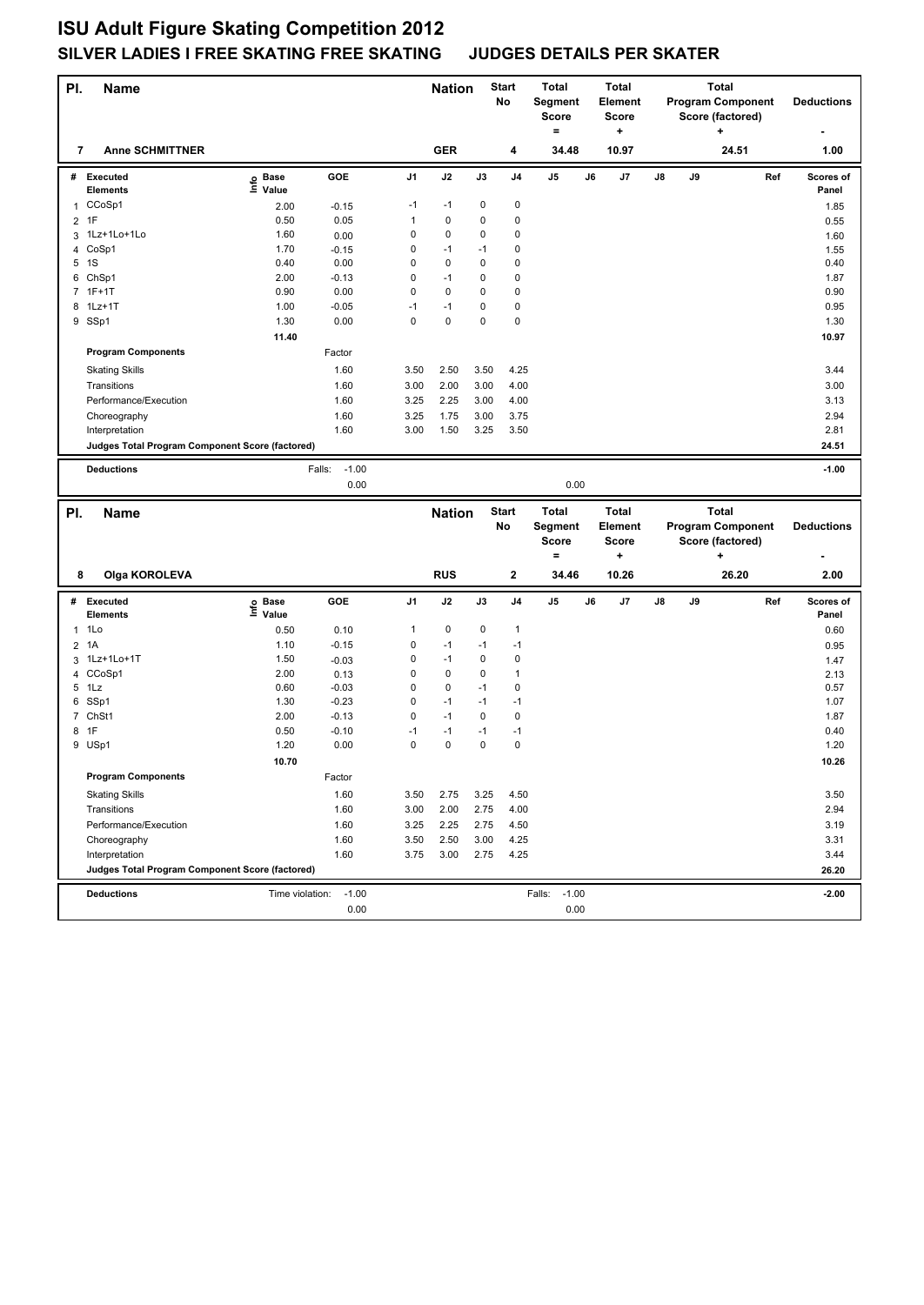| PI. | <b>Name</b>                                     |    |                            |         |                | <b>Nation</b>            |                          | <b>Start</b><br>No       | <b>Total</b><br><b>Segment</b><br><b>Score</b> |    | <b>Total</b><br><b>Element</b><br><b>Score</b> |               |    | <b>Total</b><br><b>Program Component</b><br>Score (factored) |     | <b>Deductions</b>         |
|-----|-------------------------------------------------|----|----------------------------|---------|----------------|--------------------------|--------------------------|--------------------------|------------------------------------------------|----|------------------------------------------------|---------------|----|--------------------------------------------------------------|-----|---------------------------|
|     |                                                 |    |                            |         |                |                          |                          |                          | $\equiv$                                       |    | ٠                                              |               |    | ٠                                                            |     | ٠                         |
| 9   | <b>Katherine NOBLE</b>                          |    |                            |         |                | <b>GBR</b>               |                          | $\overline{7}$           | 34.10                                          |    | 10.08                                          |               |    | 24.02                                                        |     | 0.00                      |
| #   | <b>Executed</b><br><b>Elements</b>              |    | e Base<br>⊆ Value<br>Value | GOE     | J <sub>1</sub> | J2                       | J3                       | J <sub>4</sub>           | J <sub>5</sub>                                 | J6 | J7                                             | $\mathsf{J}8$ | J9 |                                                              | Ref | <b>Scores of</b><br>Panel |
| 1   | 1F+1Lo+1S                                       |    | 1.40                       | 0.00    | 0              | $\pmb{0}$                | $\mathbf 0$              | $\pmb{0}$                |                                                |    |                                                |               |    |                                                              |     | 1.40                      |
|     | 2 CCoSp1                                        |    | 2.00                       | $-0.08$ | 0              | 0                        | $-1$                     | 0                        |                                                |    |                                                |               |    |                                                              |     | 1.92                      |
|     | 3 1Lz+1Lo                                       |    | 1.10                       | $-0.03$ | 0              | $\mathbf 0$              | 0                        | $-1$                     |                                                |    |                                                |               |    |                                                              |     | 1.07                      |
| 4   | 1A<<                                            | << | 0.00                       | 0.00    | ٠              | $\overline{\phantom{a}}$ | $\overline{\phantom{a}}$ | $\overline{\phantom{a}}$ |                                                |    |                                                |               |    |                                                              |     | 0.00                      |
| 5   | SSp1                                            |    | 1.30                       | $-0.08$ | 0              | $\mathbf 0$              | $\mathbf 0$              | $-1$                     |                                                |    |                                                |               |    |                                                              |     | 1.22                      |
| 6   | ChSt1                                           |    | 2.00                       | 0.00    | 0              | $\mathbf 0$              | 0                        | 0                        |                                                |    |                                                |               |    |                                                              |     | 2.00                      |
|     | $1S+1T$                                         |    | 0.80                       | $-0.03$ | 0              | 0                        | $\Omega$                 | $-1$                     |                                                |    |                                                |               |    |                                                              |     | 0.77                      |
|     | 8 1F                                            |    | 0.50                       | 0.00    | 0              | $\mathbf 0$              | 0                        | 0                        |                                                |    |                                                |               |    |                                                              |     | 0.50                      |
|     | 9 USp1                                          |    | 1.20                       | 0.00    | 0              | $\mathbf 0$              | $\Omega$                 | $\mathbf 0$              |                                                |    |                                                |               |    |                                                              |     | 1.20                      |
|     |                                                 |    | 10.30                      |         |                |                          |                          |                          |                                                |    |                                                |               |    |                                                              |     | 10.08                     |
|     | <b>Program Components</b>                       |    |                            | Factor  |                |                          |                          |                          |                                                |    |                                                |               |    |                                                              |     |                           |
|     | <b>Skating Skills</b>                           |    |                            | 1.60    | 3.00           | 2.75                     | 3.50                     | 3.75                     |                                                |    |                                                |               |    |                                                              |     | 3.25                      |
|     | Transitions                                     |    |                            | 1.60    | 2.75           | 2.25                     | 3.00                     | 3.50                     |                                                |    |                                                |               |    |                                                              |     | 2.88                      |
|     | Performance/Execution                           |    |                            | 1.60    | 2.75           | 3.00                     | 3.25                     | 3.50                     |                                                |    |                                                |               |    |                                                              |     | 3.13                      |
|     | Choreography                                    |    |                            | 1.60    | 3.00           | 2.50                     | 3.00                     | 3.50                     |                                                |    |                                                |               |    |                                                              |     | 3.00                      |
|     | Interpretation                                  |    |                            | 1.60    | 2.75           | 2.00                     | 3.00                     | 3.25                     |                                                |    |                                                |               |    |                                                              |     | 2.75                      |
|     | Judges Total Program Component Score (factored) |    |                            |         |                |                          |                          |                          |                                                |    |                                                |               |    |                                                              |     | 24.02                     |
|     | <b>Deductions</b>                               |    |                            |         |                |                          |                          |                          |                                                |    |                                                |               |    |                                                              |     | 0.00                      |
|     |                                                 |    |                            | 0.00    |                |                          |                          |                          | 0.00                                           |    |                                                |               |    |                                                              |     |                           |

<< Downgraded jump

| PI.            | <b>Name</b>                                     |         |                      |         |                | <b>Nation</b> |              | <b>Start</b><br><b>No</b> | <b>Total</b><br>Segment<br>Score<br>= | <b>Total</b><br>Element<br><b>Score</b><br>٠ |               |    | <b>Total</b><br><b>Program Component</b><br>Score (factored)<br>÷ | <b>Deductions</b><br>٠ |
|----------------|-------------------------------------------------|---------|----------------------|---------|----------------|---------------|--------------|---------------------------|---------------------------------------|----------------------------------------------|---------------|----|-------------------------------------------------------------------|------------------------|
| 10             | <b>Celeste KOHAYA</b>                           |         |                      |         |                | <b>USA</b>    |              | 22                        | 33.17                                 | 11.67                                        |               |    | 21.50                                                             | 0.00                   |
| #              | Executed<br><b>Elements</b>                     | ١m      | <b>Base</b><br>Value | GOE     | J <sub>1</sub> | J2            | J3           | J <sub>4</sub>            | J <sub>5</sub>                        | J6<br>J7                                     | $\mathsf{J}8$ | J9 | Ref                                                               | Scores of<br>Panel     |
|                | $1.1A<+1T$                                      | $\,<\,$ | 1.20                 | $-0.45$ | $-2$           | $-3$          | $-2$         | $-2$                      |                                       |                                              |               |    |                                                                   | 0.75                   |
|                | 2 CCoSp3                                        |         | 3.00                 | 0.25    | 1              | $\mathbf 0$   | $\mathbf{1}$ | $\mathbf 0$               |                                       |                                              |               |    |                                                                   | 3.25                   |
|                | 3 1Lz+1T+1Lo                                    |         | 1.50                 | $-0.18$ | $-1$           | $-3$          | $-2$         | $-1$                      |                                       |                                              |               |    |                                                                   | 1.32                   |
|                | 4 1F                                            |         | 0.50                 | 0.00    | 0              | 0             | 0            | 0                         |                                       |                                              |               |    |                                                                   | 0.50                   |
|                | 5 ChSp1                                         |         | 2.00                 | 0.00    | $\Omega$       | $\mathbf 0$   | $\Omega$     | 0                         |                                       |                                              |               |    |                                                                   | 2.00                   |
|                | 6 1F+1Lo                                        |         | 1.00                 | $-0.03$ | 0              | $-1$          | $\Omega$     | $\pmb{0}$                 |                                       |                                              |               |    |                                                                   | 0.97                   |
| $\overline{7}$ | SSp1                                            |         | 1.30                 | $-0.45$ | $-1$           | $-2$          | $-2$         | $-1$                      |                                       |                                              |               |    |                                                                   | 0.85                   |
|                | 8 1Lz<                                          | $\prec$ | 0.40                 | $-0.20$ | $-2$           | $-3$          | $-2$         | $-1$                      |                                       |                                              |               |    |                                                                   | 0.20                   |
|                | 9 CoSp1                                         |         | 1.70                 | 0.13    | 0              | $\mathbf 0$   | $\mathbf{1}$ | 0                         |                                       |                                              |               |    |                                                                   | 1.83                   |
|                |                                                 |         | 12.60                |         |                |               |              |                           |                                       |                                              |               |    |                                                                   | 11.67                  |
|                | <b>Program Components</b>                       |         |                      | Factor  |                |               |              |                           |                                       |                                              |               |    |                                                                   |                        |
|                | <b>Skating Skills</b>                           |         |                      | 1.60    | 2.75           | 2.75          | 3.00         | 3.25                      |                                       |                                              |               |    |                                                                   | 2.94                   |
|                | Transitions                                     |         |                      | 1.60    | 2.75           | 2.00          | 2.25         | 2.75                      |                                       |                                              |               |    |                                                                   | 2.44                   |
|                | Performance/Execution                           |         |                      | 1.60    | 3.00           | 2.25          | 2.50         | 3.00                      |                                       |                                              |               |    |                                                                   | 2.69                   |
|                | Choreography                                    |         |                      | 1.60    | 3.25           | 2.50          | 2.50         | 3.00                      |                                       |                                              |               |    |                                                                   | 2.81                   |
|                | Interpretation                                  |         |                      | 1.60    | 3.25           | 1.75          | 2.50         | 2.75                      |                                       |                                              |               |    |                                                                   | 2.56                   |
|                | Judges Total Program Component Score (factored) |         |                      |         |                |               |              |                           |                                       |                                              |               |    |                                                                   | 21.50                  |
|                | <b>Deductions</b>                               |         |                      |         |                |               |              |                           |                                       |                                              |               |    |                                                                   | 0.00                   |
|                |                                                 |         |                      | 0.00    |                |               |              |                           | 0.00                                  |                                              |               |    |                                                                   |                        |

< Under-rotated jump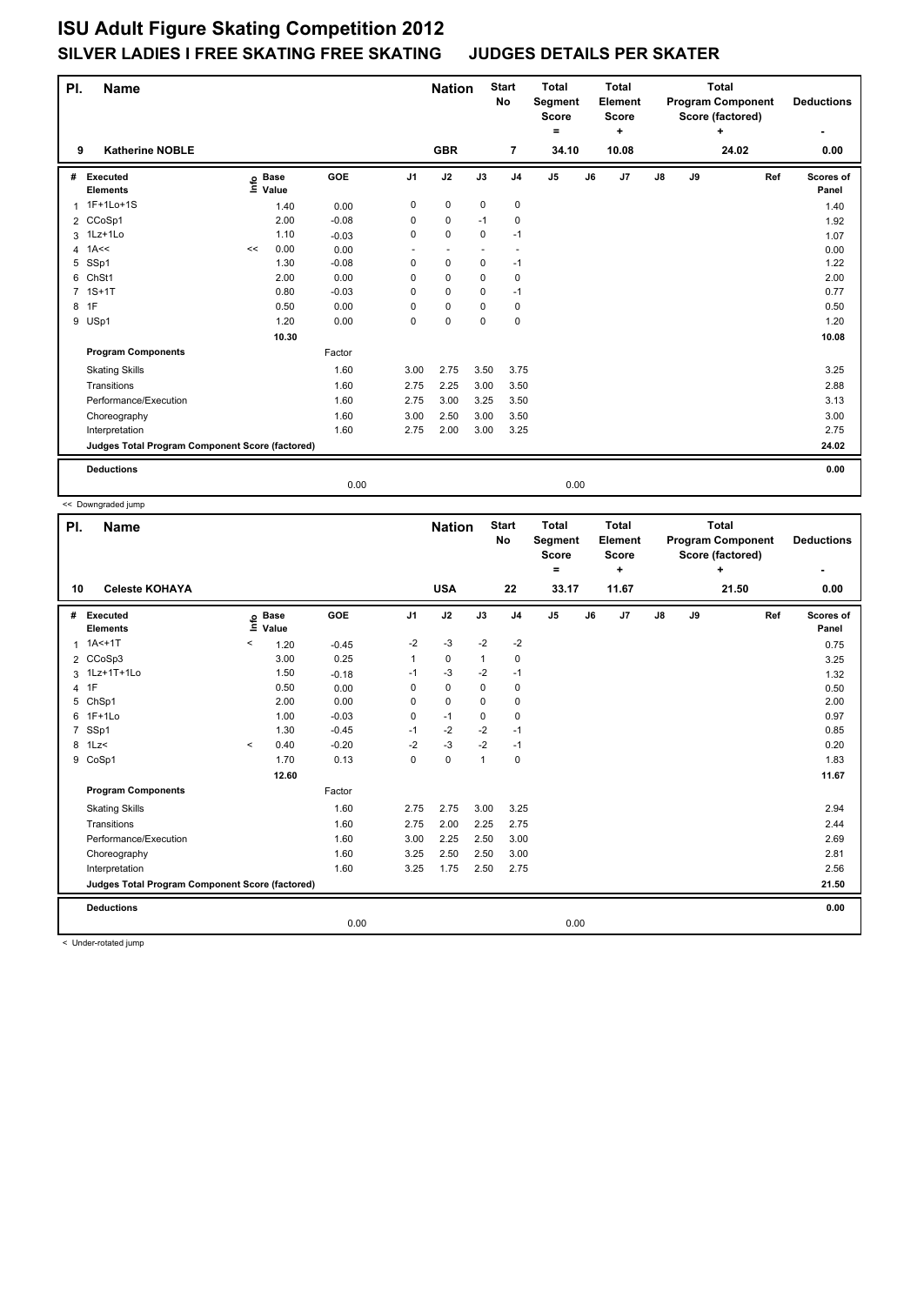| PI.            | Name                                            |                           |         |                | <b>Nation</b> |              | <b>Start</b><br>No | <b>Total</b><br>Segment<br>Score |    | <b>Total</b><br>Element<br><b>Score</b> |               |    | <b>Total</b><br><b>Program Component</b><br>Score (factored) |     | <b>Deductions</b>         |
|----------------|-------------------------------------------------|---------------------------|---------|----------------|---------------|--------------|--------------------|----------------------------------|----|-----------------------------------------|---------------|----|--------------------------------------------------------------|-----|---------------------------|
| 11             | <b>Brandy LOKKEN</b>                            |                           |         |                | <b>USA</b>    |              | 23                 | =<br>32.43                       |    | ٠<br>9.11                               |               |    | ٠<br>23.32                                                   |     | ٠<br>0.00                 |
|                |                                                 |                           |         |                |               |              |                    |                                  |    |                                         |               |    |                                                              |     |                           |
| #              | <b>Executed</b><br><b>Elements</b>              | <b>Base</b><br>e<br>Value | GOE     | J <sub>1</sub> | J2            | J3           | J <sub>4</sub>     | J <sub>5</sub>                   | J6 | J7                                      | $\mathsf{J}8$ | J9 |                                                              | Ref | <b>Scores of</b><br>Panel |
| $\mathbf{1}$   | 1Lz                                             | 0.60                      | $-0.03$ | 0              | $\pmb{0}$     | 0            | $-1$               |                                  |    |                                         |               |    |                                                              |     | 0.57                      |
|                | 2 CoSp1                                         | 1.70                      | $-0.15$ | $-1$           | 0             | 0            | $-1$               |                                  |    |                                         |               |    |                                                              |     | 1.55                      |
| 3              | 1F                                              | 0.50                      | $-0.05$ | 0              | $-1$          | 0            | $-1$               |                                  |    |                                         |               |    |                                                              |     | 0.45                      |
| 4              | ChSp1                                           | 2.00                      | 0.18    | 0              | $\mathbf 0$   | $\mathbf{1}$ | 0                  |                                  |    |                                         |               |    |                                                              |     | 2.18                      |
| 5              | $1S+1T$                                         | 0.80                      | $-0.03$ | 0              | $-1$          | 0            | $\mathbf 0$        |                                  |    |                                         |               |    |                                                              |     | 0.77                      |
| 6              | 1Lz+1Lo                                         | 1.10                      | $-0.03$ | 0              | $\mathbf 0$   | 0            | $-1$               |                                  |    |                                         |               |    |                                                              |     | 1.07                      |
| $\overline{7}$ | SSp1                                            | 1.30                      | $-0.15$ | $-1$           | 0             | 0            | $-1$               |                                  |    |                                         |               |    |                                                              |     | 1.15                      |
|                | 8 1F+1Lo+1T                                     | 1.40                      | $-0.03$ | 0              | $\mathbf 0$   | $-1$         | 0                  |                                  |    |                                         |               |    |                                                              |     | 1.37                      |
|                | 9 SSp1*                                         | $\star$<br>0.00           | 0.00    |                |               |              |                    |                                  |    |                                         |               |    |                                                              |     | 0.00                      |
|                |                                                 | 9.40                      |         |                |               |              |                    |                                  |    |                                         |               |    |                                                              |     | 9.11                      |
|                | <b>Program Components</b>                       |                           | Factor  |                |               |              |                    |                                  |    |                                         |               |    |                                                              |     |                           |
|                | <b>Skating Skills</b>                           |                           | 1.60    | 2.75           | 3.00          | 3.50         | 3.00               |                                  |    |                                         |               |    |                                                              |     | 3.06                      |
|                | Transitions                                     |                           | 1.60    | 2.50           | 2.00          | 2.75         | 3.25               |                                  |    |                                         |               |    |                                                              |     | 2.63                      |
|                | Performance/Execution                           |                           | 1.60    | 2.75           | 2.75          | 3.25         | 3.00               |                                  |    |                                         |               |    |                                                              |     | 2.94                      |
|                | Choreography                                    |                           | 1.60    | 3.00           | 2.25          | 3.00         | 3.25               |                                  |    |                                         |               |    |                                                              |     | 2.88                      |
|                | Interpretation                                  |                           | 1.60    | 2.75           | 3.25          | 3.25         | 3.00               |                                  |    |                                         |               |    |                                                              |     | 3.06                      |
|                | Judges Total Program Component Score (factored) |                           |         |                |               |              |                    |                                  |    |                                         |               |    |                                                              |     | 23.32                     |
|                | <b>Deductions</b>                               |                           |         |                |               |              |                    |                                  |    |                                         |               |    |                                                              |     | 0.00                      |
|                |                                                 |                           | 0.00    |                |               |              |                    | 0.00                             |    |                                         |               |    |                                                              |     |                           |

\* Invalid element

|                | invalid element                                                                  |                                  |                      |            |                |                          |                          |                           |                                         |    |                                  |               |    |                                                              |                    |
|----------------|----------------------------------------------------------------------------------|----------------------------------|----------------------|------------|----------------|--------------------------|--------------------------|---------------------------|-----------------------------------------|----|----------------------------------|---------------|----|--------------------------------------------------------------|--------------------|
| PI.            | <b>Name</b>                                                                      |                                  |                      |            |                | <b>Nation</b>            |                          | <b>Start</b><br><b>No</b> | <b>Total</b><br>Segment<br><b>Score</b> |    | <b>Total</b><br>Element<br>Score |               |    | <b>Total</b><br><b>Program Component</b><br>Score (factored) | <b>Deductions</b>  |
|                |                                                                                  |                                  |                      |            |                |                          |                          |                           | $\equiv$                                |    | ÷                                |               |    | ÷                                                            | ۰                  |
| 12             | <b>Ester HUIS IN'T VELD</b>                                                      |                                  |                      |            |                | <b>NED</b>               |                          | 10                        | 31.76                                   |    | 7.54                             |               |    | 24.22                                                        | 0.00               |
| #              | Executed<br><b>Elements</b>                                                      | $\mathop{\mathsf{Irr}}\nolimits$ | <b>Base</b><br>Value | <b>GOE</b> | J <sub>1</sub> | J2                       | J3                       | J <sub>4</sub>            | $\mathsf{J}5$                           | J6 | J7                               | $\mathsf{J}8$ | J9 | Ref                                                          | Scores of<br>Panel |
|                | 1 1S+1Lo                                                                         |                                  | 0.90                 | 0.00       | 0              | 0                        | 0                        | 0                         |                                         |    |                                  |               |    |                                                              | 0.90               |
|                | 2 1A+1T                                                                          |                                  | 1.50                 | $-0.15$    | 0              | $-1$                     | $\Omega$                 | $-2$                      |                                         |    |                                  |               |    |                                                              | 1.35               |
| 3              | CCoSp1                                                                           |                                  | 2.00                 | $-0.23$    | 0              | $-1$                     | $-1$                     | $-1$                      |                                         |    |                                  |               |    |                                                              | 1.77               |
| 4              | 1Lz                                                                              | e                                | 0.60                 | $-0.15$    | $-1$           | $-2$                     | $-2$                     | $-1$                      |                                         |    |                                  |               |    |                                                              | 0.45               |
| 5              | ChSp                                                                             |                                  | 0.00                 | 0.00       | ٠              | $\sim$                   | $\overline{\phantom{a}}$ | $\overline{\phantom{a}}$  |                                         |    |                                  |               |    |                                                              | 0.00               |
| 6              | 1S                                                                               |                                  | 0.40                 | 0.00       | 0              | $\mathbf 0$              | $\Omega$                 | $\mathbf 0$               |                                         |    |                                  |               |    |                                                              | 0.40               |
| $\overline{7}$ | 1F+1T+1Lo                                                                        |                                  | 1.40                 | $-0.03$    | 0              | $\mathbf 0$              | $\mathbf 0$              | $-1$                      |                                         |    |                                  |               |    |                                                              | 1.37               |
|                | 8 CSp                                                                            |                                  | 0.00                 | 0.00       |                | $\overline{\phantom{a}}$ | $\overline{\phantom{a}}$ | $\overline{\phantom{a}}$  |                                         |    |                                  |               |    |                                                              | 0.00               |
|                | 9 SSp1                                                                           |                                  | 1.30                 | 0.00       | 0              | 0                        | 0                        | 0                         |                                         |    |                                  |               |    |                                                              | 1.30               |
|                |                                                                                  |                                  | 8.10                 |            |                |                          |                          |                           |                                         |    |                                  |               |    |                                                              | 7.54               |
|                | <b>Program Components</b>                                                        |                                  |                      | Factor     |                |                          |                          |                           |                                         |    |                                  |               |    |                                                              |                    |
|                | <b>Skating Skills</b>                                                            |                                  |                      | 1.60       | 3.00           | 2.75                     | 3.50                     | 3.75                      |                                         |    |                                  |               |    |                                                              | 3.25               |
|                | Transitions                                                                      |                                  |                      | 1.60       | 2.75           | 2.25                     | 3.00                     | 3.50                      |                                         |    |                                  |               |    |                                                              | 2.88               |
|                | Performance/Execution                                                            |                                  |                      | 1.60       | 3.25           | 2.50                     | 3.25                     | 3.50                      |                                         |    |                                  |               |    |                                                              | 3.13               |
|                | Choreography                                                                     |                                  |                      | 1.60       | 3.00           | 3.00                     | 3.00                     | 3.25                      |                                         |    |                                  |               |    |                                                              | 3.06               |
|                | Interpretation                                                                   |                                  |                      | 1.60       | 2.75           | 2.00                     | 3.25                     | 3.25                      |                                         |    |                                  |               |    |                                                              | 2.81               |
|                | Judges Total Program Component Score (factored)                                  |                                  |                      |            |                |                          |                          |                           |                                         |    |                                  |               |    |                                                              | 24.22              |
|                | <b>Deductions</b>                                                                |                                  |                      |            |                |                          |                          |                           |                                         |    |                                  |               |    |                                                              | 0.00               |
|                |                                                                                  |                                  |                      | 0.00       |                |                          |                          |                           | 0.00                                    |    |                                  |               |    |                                                              |                    |
|                | $\mathbf{r}$ and $\mathbf{r}$ and $\mathbf{r}$ and $\mathbf{r}$ and $\mathbf{r}$ |                                  |                      |            |                |                          |                          |                           |                                         |    |                                  |               |    |                                                              |                    |

e Jump take off with wrong edge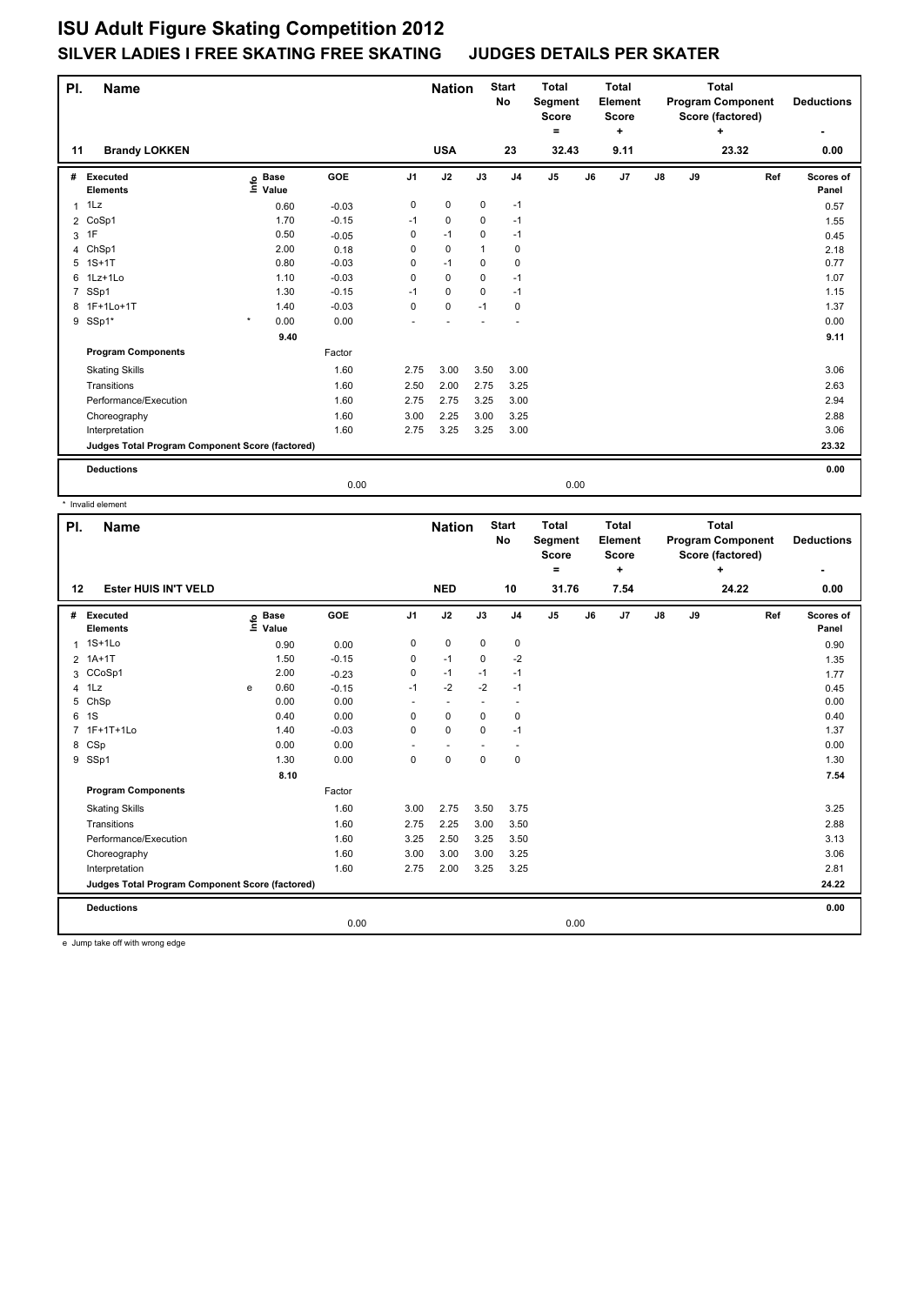| PI.            | <b>Name</b>                                     |                                  |                           |      | <b>Nation</b>            |              | <b>Start</b><br>No | <b>Total</b><br>Segment<br>Score |    | <b>Total</b><br>Element<br><b>Score</b> |    |    | <b>Total</b> | <b>Program Component</b><br>Score (factored) |     | <b>Deductions</b>  |
|----------------|-------------------------------------------------|----------------------------------|---------------------------|------|--------------------------|--------------|--------------------|----------------------------------|----|-----------------------------------------|----|----|--------------|----------------------------------------------|-----|--------------------|
| 13             | <b>Renee BADCOCK</b>                            |                                  |                           |      | <b>AUS</b>               |              | 19                 | $\equiv$<br>31.00                |    | +<br>8.50                               |    |    | ÷            | 22.50                                        |     | 0.00               |
|                |                                                 |                                  |                           |      |                          |              |                    |                                  |    |                                         |    |    |              |                                              |     |                    |
|                | # Executed<br><b>Elements</b>                   | <b>Base</b><br>e Base<br>⊆ Value | GOE                       | J1   | J2                       | J3           | J <sub>4</sub>     | J5                               | J6 | J7                                      | J8 | J9 |              |                                              | Ref | Scores of<br>Panel |
|                | 1 LSp1                                          | 1.50                             | 0.13                      | 1    | 0                        | 0            | 0                  |                                  |    |                                         |    |    |              |                                              |     | 1.63               |
| $\overline{2}$ | 1S                                              | 0.40                             | 0.00                      | 0    | 0                        | 0            | $\mathbf 0$        |                                  |    |                                         |    |    |              |                                              |     | 0.40               |
|                | 3 ChSp1                                         | 2.00                             | 0.00                      | 0    | 0                        | 0            | $\mathbf 0$        |                                  |    |                                         |    |    |              |                                              |     | 2.00               |
| 4              | 1T                                              | 0.40                             | $-0.03$                   | 0    | 0                        | $-1$         | $\mathbf 0$        |                                  |    |                                         |    |    |              |                                              |     | 0.37               |
|                | 5 1S+1T                                         | 0.80                             | $-0.10$                   | 0    | $-1$                     | $-2$         | $-1$               |                                  |    |                                         |    |    |              |                                              |     | 0.70               |
|                | 6 CSp1                                          | 1.40                             | 0.00                      | 0    | 0                        | 0            | $\mathbf 0$        |                                  |    |                                         |    |    |              |                                              |     | 1.40               |
| 7 Lo           |                                                 | 0.00                             | 0.00                      | ÷,   | $\overline{\phantom{a}}$ |              | ٠                  |                                  |    |                                         |    |    |              |                                              |     | 0.00               |
|                | 8 CCoSp1                                        | 2.00                             | 0.00                      | 0    | 0                        | 0            | $\mathbf 0$        |                                  |    |                                         |    |    |              |                                              |     | 2.00               |
|                |                                                 | 8.50                             |                           |      |                          |              |                    |                                  |    |                                         |    |    |              |                                              |     | 8.50               |
|                | <b>Program Components</b>                       |                                  | Factor                    |      |                          |              |                    |                                  |    |                                         |    |    |              |                                              |     |                    |
|                | <b>Skating Skills</b>                           |                                  | 1.60                      | 2.75 | 2.75                     | 3.00         | 3.50               |                                  |    |                                         |    |    |              |                                              |     | 3.00               |
|                | Transitions                                     |                                  | 1.60                      | 2.75 | 2.00                     | 2.25         | 3.25               |                                  |    |                                         |    |    |              |                                              |     | 2.56               |
|                | Performance/Execution                           |                                  | 1.60                      | 3.00 | 2.50                     | 2.50         | 3.25               |                                  |    |                                         |    |    |              |                                              |     | 2.81               |
|                | Choreography                                    |                                  | 1.60                      | 3.00 | 1.75                     | 2.50         | 3.50               |                                  |    |                                         |    |    |              |                                              |     | 2.69               |
|                | Interpretation                                  |                                  | 1.60                      | 3.25 | 3.00                     | 2.50         | 3.25               |                                  |    |                                         |    |    |              |                                              |     | 3.00               |
|                | Judges Total Program Component Score (factored) |                                  |                           |      |                          |              |                    |                                  |    |                                         |    |    |              |                                              |     | 22.50              |
|                | <b>Deductions</b>                               |                                  |                           |      |                          |              |                    |                                  |    |                                         |    |    |              |                                              |     | 0.00               |
|                |                                                 |                                  |                           |      |                          |              |                    | 0.00                             |    |                                         |    |    |              |                                              |     |                    |
|                |                                                 |                                  | 0.00                      |      |                          |              |                    |                                  |    |                                         |    |    |              |                                              |     |                    |
|                |                                                 |                                  |                           |      |                          |              |                    |                                  |    |                                         |    |    |              |                                              |     |                    |
| PI.            | <b>Name</b>                                     |                                  |                           |      | <b>Nation</b>            |              | <b>Start</b>       | <b>Total</b>                     |    | <b>Total</b>                            |    |    | <b>Total</b> |                                              |     |                    |
|                |                                                 |                                  |                           |      |                          |              | No                 | Segment                          |    | Element                                 |    |    |              | <b>Program Component</b>                     |     | <b>Deductions</b>  |
|                |                                                 |                                  |                           |      |                          |              |                    | Score                            |    | <b>Score</b>                            |    |    |              | Score (factored)                             |     |                    |
|                |                                                 |                                  |                           |      |                          |              |                    | $=$                              |    | ÷                                       |    |    | ÷            |                                              |     | ٠                  |
| 14             | <b>Marion NOEL</b>                              |                                  |                           |      | SUI                      |              | 16                 | 30.91                            |    | 9.58                                    |    |    |              | 22.33                                        |     | 1.00               |
|                | # Executed                                      | <b>Base</b>                      | GOE                       | J1   | J2                       | J3           | J4                 | J5                               | J6 | J7                                      | J8 | J9 |              |                                              | Ref | Scores of          |
|                | <b>Elements</b>                                 | e Base<br>E Value                |                           |      |                          |              |                    |                                  |    |                                         |    |    |              |                                              |     | Panel              |
|                | $1$ 1 Lz                                        | 0.60                             | 0.03                      | 0    | 0                        | 1            | $-1$               |                                  |    |                                         |    |    |              |                                              |     | 0.63               |
| 2              | 1S+Lo                                           | 0.40                             | $-0.30$                   | $-3$ | $-3$                     | $-3$         | $-3$               |                                  |    |                                         |    |    |              |                                              |     | 0.10               |
|                | 3 1F+1T                                         | 0.90                             | 0.00                      | 0    | $\pmb{0}$                | 0            | $\mathbf 0$        |                                  |    |                                         |    |    |              |                                              |     | 0.90               |
| 4              | CCoSp1                                          | 2.00                             | 0.13                      | 0    | 0                        | 1            | 0                  |                                  |    |                                         |    |    |              |                                              |     | 2.13               |
|                | 5 1Lz+1Lo+1T                                    | 1.50                             | $-0.05$                   | 0    | $-1$                     | 0            | $-1$               |                                  |    |                                         |    |    |              |                                              |     | 1.45               |
|                | 6 USp1                                          | 1.20                             | $-0.30$                   | $-1$ | $-1$                     | $-1$         | $-1$               |                                  |    |                                         |    |    |              |                                              |     | 0.90               |
|                | 7 ChSt1                                         | 2.00                             | $-0.38$                   | $-1$ | $-1$                     | $-1$         | $\mathbf 0$        |                                  |    |                                         |    |    |              |                                              |     | 1.62               |
| 8 1F           |                                                 | 0.50                             | 0.05                      | 0    | 0                        | $\mathbf{1}$ | $\pmb{0}$          |                                  |    |                                         |    |    |              |                                              |     | 0.55               |
|                | 9 SSp1                                          | 1.30                             | 0.00                      | 0    | 0                        | 0            | $\mathbf 0$        |                                  |    |                                         |    |    |              |                                              |     | 1.30               |
|                |                                                 | 10.40                            |                           |      |                          |              |                    |                                  |    |                                         |    |    |              |                                              |     | 9.58               |
|                | <b>Program Components</b>                       |                                  | Factor                    |      |                          |              |                    |                                  |    |                                         |    |    |              |                                              |     |                    |
|                | <b>Skating Skills</b>                           |                                  | 1.60                      | 2.75 | 2.75                     | 3.50         | 3.25               |                                  |    |                                         |    |    |              |                                              |     | 3.06               |
|                | Transitions                                     |                                  | 1.60                      | 2.50 | 2.25                     | 3.00         | 2.75               |                                  |    |                                         |    |    |              |                                              |     | 2.63               |
|                | Performance/Execution                           |                                  | 1.60                      | 2.75 | 2.00                     | 3.25         | 3.00               |                                  |    |                                         |    |    |              |                                              |     | 2.75               |
|                | Choreography                                    |                                  | 1.60                      | 3.00 | 2.50                     | 3.00         | 3.00               |                                  |    |                                         |    |    |              |                                              |     | 2.88               |
|                | Interpretation                                  |                                  | 1.60                      | 2.75 | 1.75                     | 3.25         | 2.75               |                                  |    |                                         |    |    |              |                                              |     | 2.63               |
|                | Judges Total Program Component Score (factored) |                                  |                           |      |                          |              |                    |                                  |    |                                         |    |    |              |                                              |     | 22.33              |
|                | <b>Deductions</b>                               |                                  | $-1.00$<br>Falls:<br>0.00 |      |                          |              |                    |                                  |    |                                         |    |    |              |                                              |     | $-1.00$            |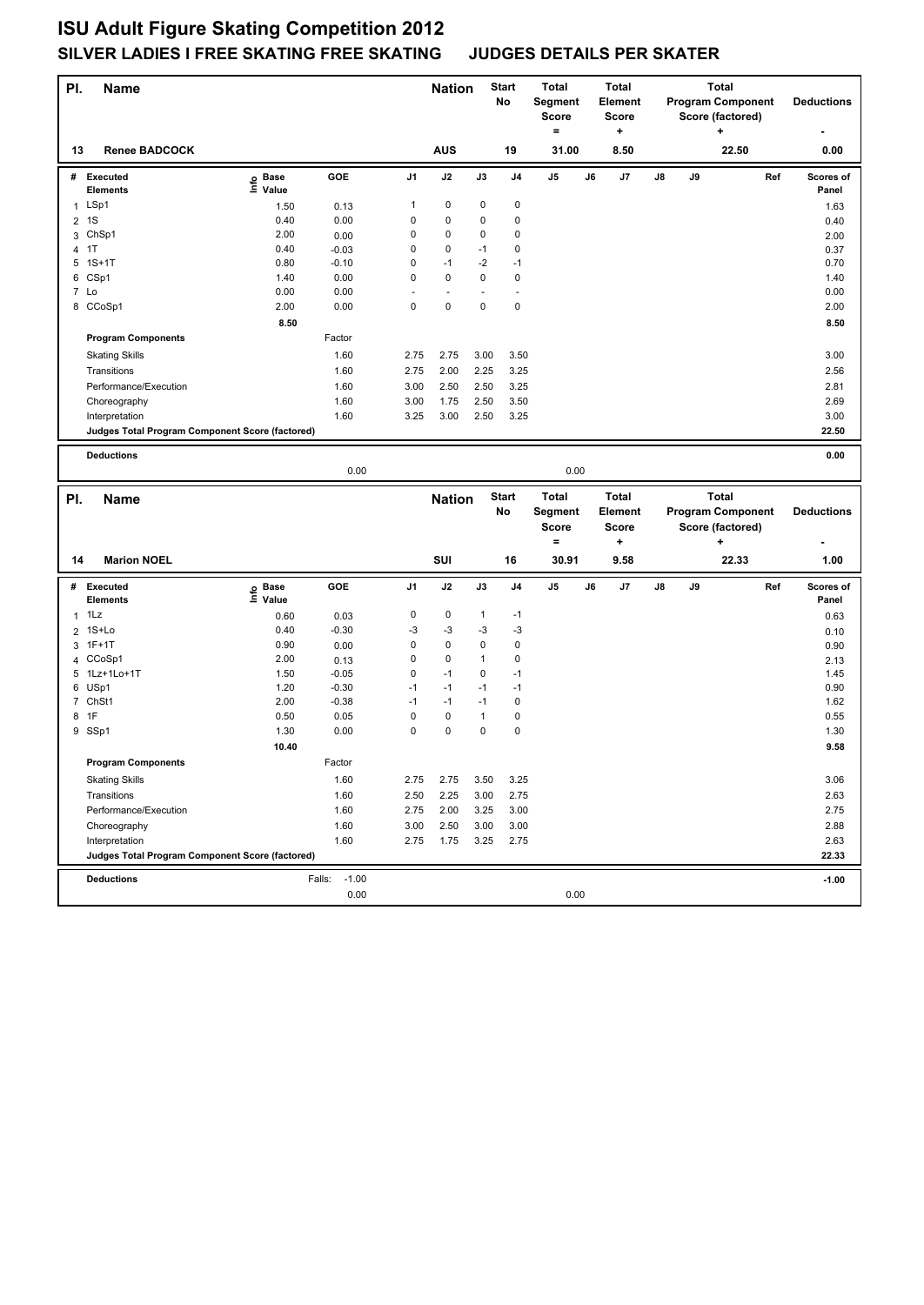| PI.          | <b>Name</b>                                     |                   |                 |                          | <b>Nation</b>            |      | Start<br>No              | <b>Total</b><br>Segment<br><b>Score</b><br>$=$ |    | <b>Total</b><br>Element<br>Score<br>۰. |    |    | <b>Total</b><br><b>Program Component</b><br>Score (factored)<br>٠ |     | <b>Deductions</b>  |
|--------------|-------------------------------------------------|-------------------|-----------------|--------------------------|--------------------------|------|--------------------------|------------------------------------------------|----|----------------------------------------|----|----|-------------------------------------------------------------------|-----|--------------------|
| 15           | Olga DUBKO                                      |                   |                 |                          | <b>RUS</b>               |      | 21                       | 29.84                                          |    | 9.12                                   |    |    | 20.72                                                             |     | 0.00               |
|              | # Executed<br><b>Elements</b>                   | e Base<br>⊑ Value | GOE             | J <sub>1</sub>           | J2                       | J3   | J <sub>4</sub>           | J5                                             | J6 | J7                                     | J8 | J9 |                                                                   | Ref | Scores of<br>Panel |
|              | 1 1Lz+1Lo+1T                                    | 1.50              | 0.00            | 0                        | 0                        | 0    | 0                        |                                                |    |                                        |    |    |                                                                   |     | 1.50               |
|              | 2 CCoSp1                                        | 2.00              | $-0.45$         | $-2$                     | 0                        | $-2$ | $-2$                     |                                                |    |                                        |    |    |                                                                   |     | 1.55               |
|              | 3 1F+1T                                         | 0.90              | 0.00            | $\mathsf 0$              | 0                        | 0    | 0                        |                                                |    |                                        |    |    |                                                                   |     | 0.90               |
|              | 4 SSp                                           | 0.00              | 0.00            | $\overline{\phantom{a}}$ | $\sim$                   |      | $\ddot{\phantom{1}}$     |                                                |    |                                        |    |    |                                                                   |     | 0.00               |
|              | 5 1Lz+1Lo                                       | 1.10              | 0.00            | 0                        | 0                        | 0    | 0                        |                                                |    |                                        |    |    |                                                                   |     | 1.10               |
|              | 6 ChSp1                                         | 2.00              | 0.00            | 0                        | 0                        | 0    | 0                        |                                                |    |                                        |    |    |                                                                   |     | 2.00               |
|              | 7 1S                                            | 0.40              | 0.00            | $\mathsf 0$              | 0                        | 0    | 0                        |                                                |    |                                        |    |    |                                                                   |     | 0.40               |
|              | 8 1F                                            | 0.50              | 0.00            | $\mathsf 0$              | 0                        | 0    | 0                        |                                                |    |                                        |    |    |                                                                   |     | 0.50               |
|              | 9 USp1                                          | 1.20              | $-0.03$         | 0                        | $\mathbf{1}$             | 0    | $-2$                     |                                                |    |                                        |    |    |                                                                   |     | 1.17               |
|              |                                                 | 9.60              |                 |                          |                          |      |                          |                                                |    |                                        |    |    |                                                                   |     | 9.12               |
|              | <b>Program Components</b>                       |                   | Factor          |                          |                          |      |                          |                                                |    |                                        |    |    |                                                                   |     |                    |
|              |                                                 |                   | 1.60            | 3.25                     | 2.50                     | 2.75 | 2.50                     |                                                |    |                                        |    |    |                                                                   |     | 2.75               |
|              | <b>Skating Skills</b>                           |                   |                 |                          |                          |      |                          |                                                |    |                                        |    |    |                                                                   |     |                    |
|              | Transitions                                     |                   | 1.60            | 3.00                     | 2.25                     | 2.25 | 2.25                     |                                                |    |                                        |    |    |                                                                   |     | 2.44               |
|              | Performance/Execution                           |                   | 1.60            | 3.00                     | 3.00                     | 2.50 | 2.00                     |                                                |    |                                        |    |    |                                                                   |     | 2.63               |
|              | Choreography                                    |                   | 1.60            | 3.25                     | 2.75                     | 2.25 | 2.25                     |                                                |    |                                        |    |    |                                                                   |     | 2.63               |
|              | Interpretation                                  |                   | 1.60            | 3.50                     | 2.00                     | 2.50 | 2.00                     |                                                |    |                                        |    |    |                                                                   |     | 2.50               |
|              | Judges Total Program Component Score (factored) |                   |                 |                          |                          |      |                          |                                                |    |                                        |    |    |                                                                   |     | 20.72              |
|              | <b>Deductions</b>                               |                   |                 |                          |                          |      |                          |                                                |    |                                        |    |    |                                                                   |     | 0.00               |
|              |                                                 |                   | 0.00            |                          |                          |      |                          | 0.00                                           |    |                                        |    |    |                                                                   |     |                    |
|              |                                                 |                   |                 |                          |                          |      |                          |                                                |    |                                        |    |    |                                                                   |     |                    |
|              |                                                 |                   |                 |                          |                          |      |                          |                                                |    |                                        |    |    |                                                                   |     |                    |
| PI.          | <b>Name</b>                                     |                   |                 |                          | <b>Nation</b>            |      | <b>Start</b>             | Total                                          |    | <b>Total</b>                           |    |    | <b>Total</b>                                                      |     |                    |
|              |                                                 |                   |                 |                          |                          |      | No                       | Segment                                        |    | <b>Element</b>                         |    |    | <b>Program Component</b>                                          |     | <b>Deductions</b>  |
|              |                                                 |                   |                 |                          |                          |      |                          | <b>Score</b><br>$=$                            |    | <b>Score</b><br>$\ddot{}$              |    |    | Score (factored)<br>+                                             |     |                    |
|              |                                                 |                   |                 |                          |                          |      |                          |                                                |    |                                        |    |    |                                                                   |     |                    |
| 16           | <b>Myriam JONES</b>                             |                   |                 |                          | <b>FRA</b>               |      | 14                       | 29.56                                          |    | 6.44                                   |    |    | 24.12                                                             |     | 1.00               |
|              | # Executed<br><b>Elements</b>                   | e Base<br>⊑ Value | GOE             | J <sub>1</sub>           | J2                       | J3   | J <sub>4</sub>           | J5                                             | J6 | J7                                     | J8 | J9 |                                                                   | Ref | Scores of<br>Panel |
| $\mathbf{1}$ | 1Lo                                             | 0.50              | 0.00            | 0                        | 0                        | 0    | 0                        |                                                |    |                                        |    |    |                                                                   |     | 0.50               |
|              | 2 CCoSp1                                        | 2.00              | $-0.30$         | $-1$                     | $-1$                     | $-1$ | $-1$                     |                                                |    |                                        |    |    |                                                                   |     | 1.70               |
|              | 3 1F+1Lo                                        | 1.00              | 0.00            | 0                        | 0                        | 0    | 0                        |                                                |    |                                        |    |    |                                                                   |     | 1.00               |
|              | 4 1S+1T                                         | 0.80              | $-0.03$         | 0                        | $-1$                     | 0    | 0                        |                                                |    |                                        |    |    |                                                                   |     | 0.77               |
|              | 5 1Lz*+1Lo*                                     | 0.00              | 0.00            |                          | $\overline{\phantom{a}}$ |      |                          |                                                |    |                                        |    |    |                                                                   |     | 0.00               |
|              | 6 USp                                           | 0.00              | 0.00            | ÷                        | $\overline{\phantom{a}}$ |      | $\overline{\phantom{a}}$ |                                                |    |                                        |    |    |                                                                   |     | 0.00               |
|              | 7 ChSt1                                         | 2.00              | 0.00            | 0                        | 0                        | 0    | 0                        |                                                |    |                                        |    |    |                                                                   |     | 2.00               |
|              | 8 1F                                            | 0.50              | $-0.03$         | $\mathsf 0$              | 0                        | 0    | $-1$                     |                                                |    |                                        |    |    |                                                                   |     | 0.47               |
|              | 9 USp1*                                         | 0.00              | 0.00            |                          |                          |      |                          |                                                |    |                                        |    |    |                                                                   |     | 0.00               |
|              |                                                 | 6.80              |                 |                          |                          |      |                          |                                                |    |                                        |    |    |                                                                   |     | 6.44               |
|              | <b>Program Components</b>                       |                   | Factor          |                          |                          |      |                          |                                                |    |                                        |    |    |                                                                   |     |                    |
|              |                                                 |                   |                 |                          |                          |      |                          |                                                |    |                                        |    |    |                                                                   |     |                    |
|              | <b>Skating Skills</b>                           |                   | 1.60            | 3.25                     | 3.00                     | 3.25 | 3.50                     |                                                |    |                                        |    |    |                                                                   |     | 3.25               |
|              | Transitions                                     |                   | 1.60            | 3.00                     | 2.00                     | 2.75 | 3.25                     |                                                |    |                                        |    |    |                                                                   |     | 2.75               |
|              | Performance/Execution                           |                   | 1.60            | 3.50                     | 2.50                     | 3.00 | 3.50                     |                                                |    |                                        |    |    |                                                                   |     | 3.13               |
|              | Choreography                                    |                   | 1.60            | 3.50                     | 1.75                     | 2.75 | 3.50                     |                                                |    |                                        |    |    |                                                                   |     | 2.88               |
|              | Interpretation                                  |                   | 1.60            | 3.75                     | 2.25                     | 3.00 | 3.25                     |                                                |    |                                        |    |    |                                                                   |     | 3.06               |
|              | Judges Total Program Component Score (factored) |                   |                 |                          |                          |      |                          |                                                |    |                                        |    |    |                                                                   |     | 24.12              |
|              | <b>Deductions</b>                               | Time violation:   | $-1.00$<br>0.00 |                          |                          |      |                          | 0.00                                           |    |                                        |    |    |                                                                   |     | $-1.00$            |

\* Invalid element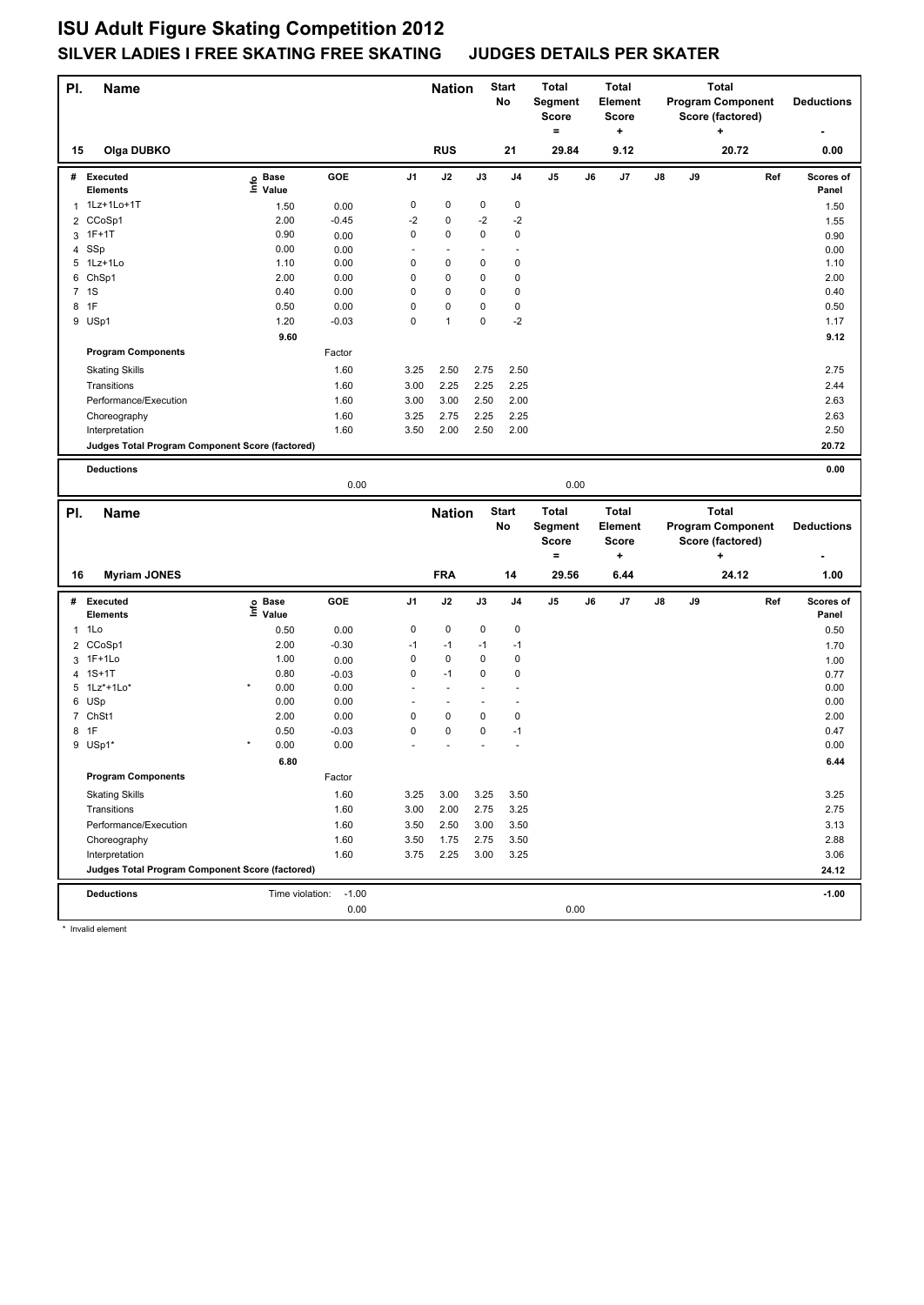| PI.            | <b>Name</b>                                     |      |                      |            |                | <b>Nation</b> |                          | <b>Start</b><br>No       | <b>Total</b><br>Segment<br><b>Score</b><br>$\equiv$ |    | <b>Total</b><br>Element<br><b>Score</b><br>٠ |               |    | <b>Total</b><br><b>Program Component</b><br>Score (factored)<br>÷ |     | <b>Deductions</b>  |
|----------------|-------------------------------------------------|------|----------------------|------------|----------------|---------------|--------------------------|--------------------------|-----------------------------------------------------|----|----------------------------------------------|---------------|----|-------------------------------------------------------------------|-----|--------------------|
| 17             | <b>Isabelle Jiayi TAN</b>                       |      |                      |            |                | <b>SIN</b>    |                          | 8                        | 29.32                                               |    | 7.11                                         |               |    | 22.21                                                             |     | 0.00               |
| #              | Executed<br><b>Elements</b>                     | ١nf٥ | <b>Base</b><br>Value | <b>GOE</b> | J <sub>1</sub> | J2            | J3                       | J <sub>4</sub>           | J5                                                  | J6 | J7                                           | $\mathsf{J}8$ | J9 |                                                                   | Ref | Scores of<br>Panel |
| $\mathbf{1}$   | 1A                                              |      | 1.10                 | $-0.45$    | $-2$           | $-3$          | $-2$                     | $-2$                     |                                                     |    |                                              |               |    |                                                                   |     | 0.65               |
|                | 2 LSp1                                          |      | 1.50                 | 0.00       | 0              | 0             | 0                        | $\mathbf 0$              |                                                     |    |                                              |               |    |                                                                   |     | 1.50               |
|                | 3 1Lz+1Lo                                       | e    | 1.10                 | $-0.15$    | $-1$           | $-2$          | $-2$                     | $-1$                     |                                                     |    |                                              |               |    |                                                                   |     | 0.95               |
| $\overline{4}$ | 1F+1T+1Lo                                       |      | 1.40                 | $-0.08$    | $-1$           | 0             | $-1$                     | $-1$                     |                                                     |    |                                              |               |    |                                                                   |     | 1.32               |
|                | 5 FCSp1                                         |      | 1.90                 | $-0.08$    | 0              | $\mathbf 0$   | $-1$                     | $\mathbf 0$              |                                                     |    |                                              |               |    |                                                                   |     | 1.82               |
| 6              | ChSp                                            |      | 0.00                 | 0.00       | ٠              | $\sim$        | $\overline{\phantom{a}}$ | $\overline{\phantom{a}}$ |                                                     |    |                                              |               |    |                                                                   |     | 0.00               |
|                | 7 1S                                            |      | 0.40                 | 0.00       | 0              | 0             | 0                        | $\mathbf 0$              |                                                     |    |                                              |               |    |                                                                   |     | 0.40               |
| 8              | 1Lz                                             | e    | 0.60                 | $-0.13$    | $-1$           | $-2$          | $-2$                     | 0                        |                                                     |    |                                              |               |    |                                                                   |     | 0.47               |
| 9              | CCoSp                                           |      | 0.00                 | 0.00       | ÷              |               |                          | $\overline{\phantom{a}}$ |                                                     |    |                                              |               |    |                                                                   |     | 0.00               |
|                |                                                 |      | 8.00                 |            |                |               |                          |                          |                                                     |    |                                              |               |    |                                                                   |     | 7.11               |
|                | <b>Program Components</b>                       |      |                      | Factor     |                |               |                          |                          |                                                     |    |                                              |               |    |                                                                   |     |                    |
|                | <b>Skating Skills</b>                           |      |                      | 1.60       | 2.75           | 2.50          | 2.75                     | 3.75                     |                                                     |    |                                              |               |    |                                                                   |     | 2.94               |
|                | Transitions                                     |      |                      | 1.60       | 2.50           | 2.25          | 2.25                     | 3.25                     |                                                     |    |                                              |               |    |                                                                   |     | 2.56               |
|                | Performance/Execution                           |      |                      | 1.60       | 2.75           | 2.75          | 2.50                     | 3.25                     |                                                     |    |                                              |               |    |                                                                   |     | 2.81               |
|                | Choreography                                    |      |                      | 1.60       | 2.75           | 3.00          | 2.50                     | 3.50                     |                                                     |    |                                              |               |    |                                                                   |     | 2.94               |
|                | Interpretation                                  |      |                      | 1.60       | 2.75           | 2.00          | 2.50                     | 3.25                     |                                                     |    |                                              |               |    |                                                                   |     | 2.63               |
|                | Judges Total Program Component Score (factored) |      |                      |            |                |               |                          |                          |                                                     |    |                                              |               |    |                                                                   |     | 22.21              |
|                | <b>Deductions</b>                               |      |                      |            |                |               |                          |                          |                                                     |    |                                              |               |    |                                                                   |     | 0.00               |
|                |                                                 |      |                      | 0.00       |                |               |                          |                          | 0.00                                                |    |                                              |               |    |                                                                   |     |                    |

e Jump take off with wrong edge

| PI.            | <b>Name</b>                                     |                              |         |                | <b>Nation</b>            |             | <b>Start</b><br><b>No</b> | <b>Total</b><br>Segment<br>Score<br>۰ | <b>Total</b><br>Element<br><b>Score</b><br>÷ |      |               |    | <b>Total</b><br><b>Program Component</b><br>Score (factored)<br>÷ | <b>Deductions</b><br>٠ |
|----------------|-------------------------------------------------|------------------------------|---------|----------------|--------------------------|-------------|---------------------------|---------------------------------------|----------------------------------------------|------|---------------|----|-------------------------------------------------------------------|------------------------|
| 18             | <b>Nathalie ALEXANDRE</b>                       |                              |         |                | <b>FRA</b>               |             | 9                         | 29.29                                 |                                              | 7.58 |               |    | 21.71                                                             | 0.00                   |
| #              | Executed<br><b>Elements</b>                     | <b>Base</b><br>lnfo<br>Value | GOE     | J <sub>1</sub> | J2                       | J3          | J <sub>4</sub>            | J <sub>5</sub>                        | J6                                           | J7   | $\mathsf{J}8$ | J9 | Ref                                                               | Scores of<br>Panel     |
| $\mathbf{1}$   | 1F                                              | 0.50                         | $-0.03$ | 0              | $\mathbf 0$              | $\mathbf 0$ | $-1$                      |                                       |                                              |      |               |    |                                                                   | 0.47                   |
| $\overline{2}$ | 1Lz                                             | 0.60                         | $-0.05$ | 0              | $-1$                     | 0           | $-1$                      |                                       |                                              |      |               |    |                                                                   | 0.55                   |
|                | 3 1S+1Lo                                        | 0.90                         | 0.00    | 0              | $\mathbf 0$              | $\Omega$    | 0                         |                                       |                                              |      |               |    |                                                                   | 0.90                   |
| 4              | CCoSp                                           | 0.00                         | 0.00    |                | $\overline{\phantom{a}}$ |             | $\overline{\phantom{a}}$  |                                       |                                              |      |               |    |                                                                   | 0.00                   |
| 5              | CUS <sub>p1</sub>                               | 1.70                         | $-0.08$ | 0              | $-1$                     | $\mathbf 0$ | $\pmb{0}$                 |                                       |                                              |      |               |    |                                                                   | 1.62                   |
| 6              | ChSt1                                           | 2.00                         | $-0.13$ | 0              | $-1$                     | $\mathbf 0$ | $\mathbf 0$               |                                       |                                              |      |               |    |                                                                   | 1.87                   |
| $\overline{7}$ | $1F+1T$                                         | 0.90                         | $-0.05$ | $\Omega$       | $\pmb{0}$                | $\Omega$    | $-2$                      |                                       |                                              |      |               |    |                                                                   | 0.85                   |
|                | 8 CoSp1                                         | 1.70                         | $-0.38$ | $-1$           | $-2$                     | $-1$        | $-1$                      |                                       |                                              |      |               |    |                                                                   | 1.32                   |
|                |                                                 | 8.30                         |         |                |                          |             |                           |                                       |                                              |      |               |    |                                                                   | 7.58                   |
|                | <b>Program Components</b>                       |                              | Factor  |                |                          |             |                           |                                       |                                              |      |               |    |                                                                   |                        |
|                | <b>Skating Skills</b>                           |                              | 1.60    | 2.75           | 2.50                     | 3.25        | 3.50                      |                                       |                                              |      |               |    |                                                                   | 3.00                   |
|                | Transitions                                     |                              | 1.60    | 2.50           | 2.00                     | 2.50        | 3.00                      |                                       |                                              |      |               |    |                                                                   | 2.50                   |
|                | Performance/Execution                           |                              | 1.60    | 2.75           | 2.25                     | 2.50        | 3.25                      |                                       |                                              |      |               |    |                                                                   | 2.69                   |
|                | Choreography                                    |                              | 1.60    | 3.00           | 2.75                     | 2.50        | 3.25                      |                                       |                                              |      |               |    |                                                                   | 2.88                   |
|                | Interpretation                                  |                              | 1.60    | 2.75           | 1.75                     | 2.50        | 3.00                      |                                       |                                              |      |               |    |                                                                   | 2.50                   |
|                | Judges Total Program Component Score (factored) |                              |         |                |                          |             |                           |                                       |                                              |      |               |    |                                                                   | 21.71                  |
|                | <b>Deductions</b>                               |                              |         |                |                          |             |                           |                                       |                                              |      |               |    |                                                                   | 0.00                   |
|                |                                                 |                              | 0.00    |                |                          |             |                           | 0.00                                  |                                              |      |               |    |                                                                   |                        |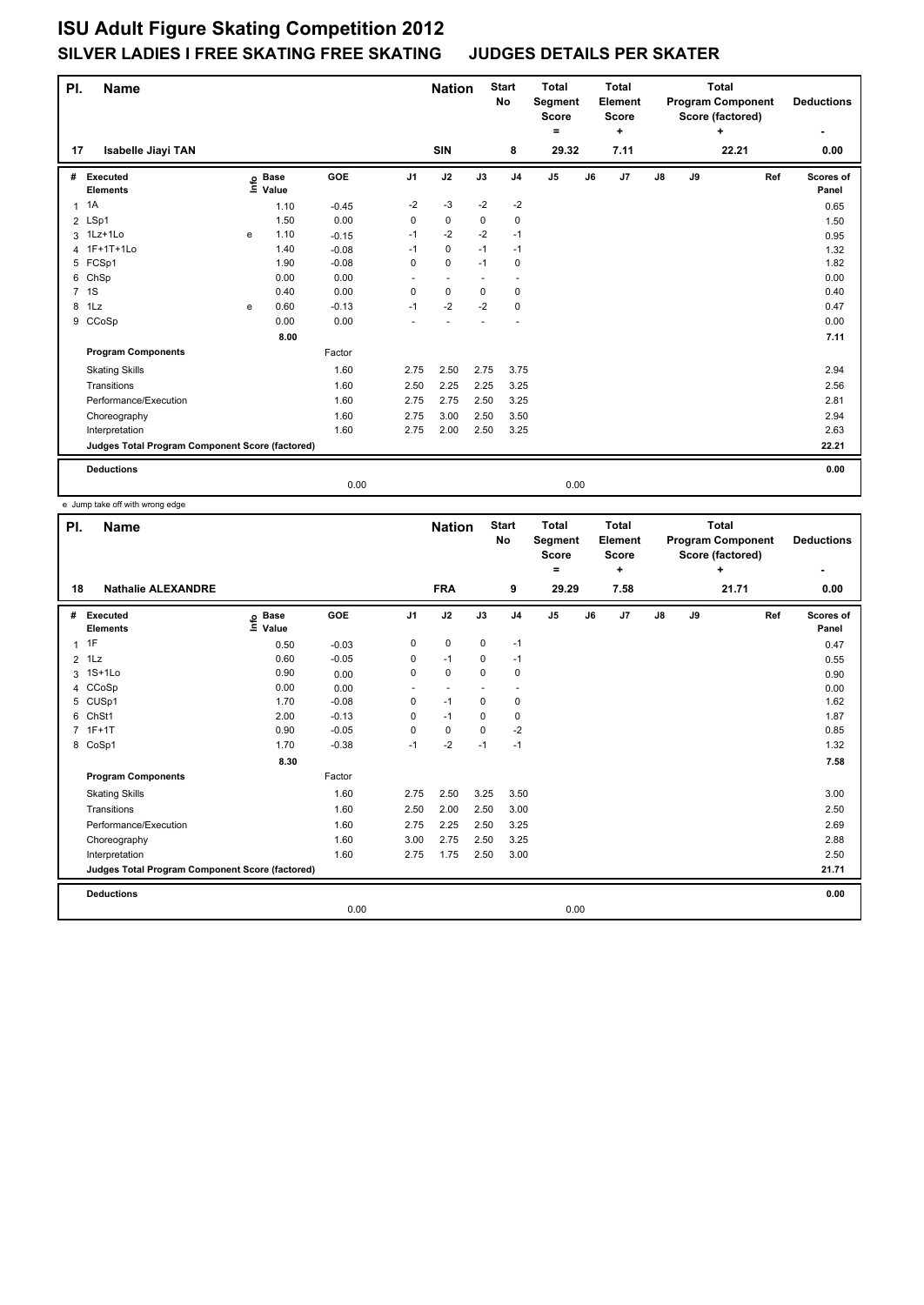| PI.            | <b>Name</b>                                     |   |                      |                 |                | <b>Nation</b>  |             | <b>Start</b><br><b>No</b> | <b>Total</b><br>Segment<br><b>Score</b><br>٠ |    | <b>Total</b><br>Element<br><b>Score</b><br>÷ | <b>Total</b><br><b>Program Component</b><br>Score (factored)<br>÷ |    |       |     | <b>Deductions</b>  |
|----------------|-------------------------------------------------|---|----------------------|-----------------|----------------|----------------|-------------|---------------------------|----------------------------------------------|----|----------------------------------------------|-------------------------------------------------------------------|----|-------|-----|--------------------|
| 19             | Yoshie NOGUCHI                                  |   |                      |                 |                | <b>JPN</b>     |             | 25                        | 29.06                                        |    | 7.64                                         |                                                                   |    | 21.42 |     | 0.00               |
| #              | <b>Executed</b><br><b>Elements</b>              | e | <b>Base</b><br>Value | GOE             | J <sub>1</sub> | J2             | J3          | J <sub>4</sub>            | J <sub>5</sub>                               | J6 | J7                                           | $\mathsf{J}8$                                                     | J9 |       | Ref | Scores of<br>Panel |
|                | CSp1                                            |   |                      |                 | 0              | $\mathbf 0$    | $\mathbf 0$ | $\pmb{0}$                 |                                              |    |                                              |                                                                   |    |       |     |                    |
| 1              |                                                 |   | 1.40<br>0.50         | 0.00            |                | $\mathbf 0$    |             |                           |                                              |    |                                              |                                                                   |    |       |     | 1.40               |
| $\overline{2}$ | 1Lo<br>$1$ Lz<<                                 | e | 0.00                 | 0.00            | 0<br>٠         | ٠              | 0           | 0<br>٠                    |                                              |    |                                              |                                                                   |    |       |     | 0.50               |
| 3<br>4         | 1F+1T+1Lo                                       |   | 1.40                 | 0.00<br>$-0.10$ | $-1$           | $-1$           | $-1$        | -1                        |                                              |    |                                              |                                                                   |    |       |     | 0.00<br>1.30       |
| 5              | CSSp1                                           |   | 1.90                 | $-0.15$         | $-1$           | $-1$           | $\mathbf 0$ | $\pmb{0}$                 |                                              |    |                                              |                                                                   |    |       |     | 1.75               |
| 6              | ChSp                                            |   | 0.00                 | 0.00            | ٠              | $\overline{a}$ |             | ٠                         |                                              |    |                                              |                                                                   |    |       |     | 0.00               |
| $\overline{7}$ | $1S+1T$                                         |   | 0.80                 | $-0.03$         | $-1$           | 0              | 0           | 0                         |                                              |    |                                              |                                                                   |    |       |     | 0.77               |
| 8              | 1F                                              |   | 0.50                 | $-0.20$         | $-1$           | -3             | $-2$        | $-2$                      |                                              |    |                                              |                                                                   |    |       |     | 0.30               |
|                | 9 CoSp1                                         |   | 1.70                 | $-0.08$         | 0              | $\mathbf 0$    | $-1$        | $\mathbf 0$               |                                              |    |                                              |                                                                   |    |       |     | 1.62               |
|                |                                                 |   | 8.20                 |                 |                |                |             |                           |                                              |    |                                              |                                                                   |    |       |     | 7.64               |
|                | <b>Program Components</b>                       |   |                      | Factor          |                |                |             |                           |                                              |    |                                              |                                                                   |    |       |     |                    |
|                |                                                 |   |                      |                 |                |                |             |                           |                                              |    |                                              |                                                                   |    |       |     |                    |
|                | <b>Skating Skills</b>                           |   |                      | 1.60            | 2.50           | 2.75           | 3.00        | 2.75                      |                                              |    |                                              |                                                                   |    |       |     | 2.75               |
|                | Transitions                                     |   |                      | 1.60            | 2.25           | 2.50           | 2.25        | 2.50                      |                                              |    |                                              |                                                                   |    |       |     | 2.38               |
|                | Performance/Execution                           |   |                      | 1.60            | 2.25           | 2.25           | 2.75        | 3.00                      |                                              |    |                                              |                                                                   |    |       |     | 2.56               |
|                | Choreography                                    |   |                      | 1.60            | 2.75           | 3.00           | 2.75        | 2.75                      |                                              |    |                                              |                                                                   |    |       |     | 2.81               |
|                | Interpretation                                  |   |                      | 1.60            | 3.00           | 3.25           | 2.75        | 2.50                      |                                              |    |                                              |                                                                   |    |       |     | 2.88               |
|                | Judges Total Program Component Score (factored) |   |                      |                 |                |                |             |                           |                                              |    |                                              |                                                                   |    |       |     | 21.42              |
|                | <b>Deductions</b>                               |   |                      |                 |                |                |             |                           |                                              |    |                                              |                                                                   |    |       |     | 0.00               |
|                |                                                 |   |                      | 0.00            |                |                |             |                           | 0.00                                         |    |                                              |                                                                   |    |       |     |                    |

<< Downgraded jump e Jump take off with wrong edge

| PI.            | <b>Name</b>                                     |                                  | <b>Nation</b>        |            | <b>Start</b><br>No | <b>Total</b><br>Segment<br><b>Score</b><br>۰ | <b>Total</b><br>Element<br><b>Score</b><br>÷ | <b>Total</b><br><b>Program Component</b><br>Score (factored)<br>÷ |                |    |       | <b>Deductions</b><br>٠ |       |  |     |                    |
|----------------|-------------------------------------------------|----------------------------------|----------------------|------------|--------------------|----------------------------------------------|----------------------------------------------|-------------------------------------------------------------------|----------------|----|-------|------------------------|-------|--|-----|--------------------|
| 20             | <b>Nicole BATESON</b>                           |                                  | <b>AUS</b>           |            | 18                 | 28.83                                        |                                              | 7.02                                                              |                |    | 21.81 |                        | 0.00  |  |     |                    |
| #              | Executed<br><b>Elements</b>                     | $\mathop{\mathsf{Irr}}\nolimits$ | <b>Base</b><br>Value | <b>GOE</b> | J <sub>1</sub>     | J2                                           | J3                                           | J <sub>4</sub>                                                    | J <sub>5</sub> | J6 | J7    | $\mathsf{J}8$          | J9    |  | Ref | Scores of<br>Panel |
| 1              | 1Lz                                             |                                  | 0.60                 | 0.00       | 0                  | $\mathbf 0$                                  | $\mathbf 0$                                  | 0                                                                 |                |    |       |                        |       |  |     | 0.60               |
| $\overline{2}$ | $1F+1Lo$                                        |                                  | 1.00                 | 0.00       | $\mathbf 0$        | $\pmb{0}$                                    | $\mathbf 0$                                  | $\mathbf 0$                                                       |                |    |       |                        |       |  |     | 1.00               |
| 3              | FCSp                                            |                                  | 0.00                 | 0.00       | ٠                  | $\overline{\phantom{a}}$                     | $\overline{\phantom{a}}$                     | $\overline{\phantom{a}}$                                          |                |    |       |                        |       |  |     | 0.00               |
| 4              | CCoSp1                                          |                                  | 2.00                 | 0.00       | 0                  | $\pmb{0}$                                    | $\mathbf 0$                                  | $\mathbf 0$                                                       |                |    |       |                        |       |  |     | 2.00               |
|                | 5 1Lz+1Lo<<                                     | <<                               | 0.60                 | $-0.25$    | $-2$               | $-2$                                         | $-3$                                         | $-3$                                                              |                |    |       |                        |       |  |     | 0.35               |
| 6              | ChSt1                                           |                                  | 2.00                 | 0.00       | 0                  | $\mathbf 0$                                  | $\mathbf 0$                                  | $\mathbf 0$                                                       |                |    |       |                        |       |  |     | 2.00               |
| $\overline{7}$ | $1F+1T$                                         |                                  | 0.90                 | $-0.08$    | $-1$               | $-1$                                         | 0                                            | $-1$                                                              |                |    |       |                        |       |  |     | 0.82               |
| 8              | 1S                                              |                                  | 0.40                 | $-0.15$    | $-1$               | $-2$                                         | $-1$                                         | $-2$                                                              |                |    |       |                        |       |  |     | 0.25               |
| 9              | CoSp                                            |                                  | 0.00                 | 0.00       |                    |                                              |                                              |                                                                   |                |    |       |                        |       |  |     | 0.00               |
|                |                                                 |                                  | 7.50                 |            |                    |                                              |                                              |                                                                   |                |    |       |                        |       |  |     | 7.02               |
|                | <b>Program Components</b>                       |                                  |                      | Factor     |                    |                                              |                                              |                                                                   |                |    |       |                        |       |  |     |                    |
|                | <b>Skating Skills</b>                           |                                  |                      | 1.60       | 3.50               | 2.50                                         | 3.25                                         | 2.75                                                              |                |    |       |                        |       |  |     | 3.00               |
|                | Transitions                                     |                                  |                      | 1.60       | 3.00               | 2.25                                         | 2.50                                         | 2.75                                                              |                |    |       |                        |       |  |     | 2.63               |
|                | Performance/Execution                           |                                  |                      | 1.60       | 3.00               | 2.00                                         | 2.75                                         | 3.00                                                              |                |    |       |                        |       |  |     | 2.69               |
|                | Choreography                                    |                                  |                      | 1.60       | 3.25               | 2.75                                         | 2.50                                         | 2.75                                                              |                |    |       |                        |       |  |     | 2.81               |
|                | Interpretation                                  |                                  |                      | 1.60       | 3.25               | 1.75                                         | 2.50                                         | 2.50                                                              |                |    |       |                        |       |  |     | 2.50               |
|                | Judges Total Program Component Score (factored) |                                  |                      |            |                    |                                              |                                              |                                                                   |                |    |       |                        | 21.81 |  |     |                    |
|                | <b>Deductions</b>                               |                                  |                      |            |                    |                                              |                                              |                                                                   |                |    |       |                        |       |  |     | 0.00               |
|                |                                                 |                                  |                      | 0.00       |                    |                                              |                                              |                                                                   | 0.00           |    |       |                        |       |  |     |                    |

<< Downgraded jump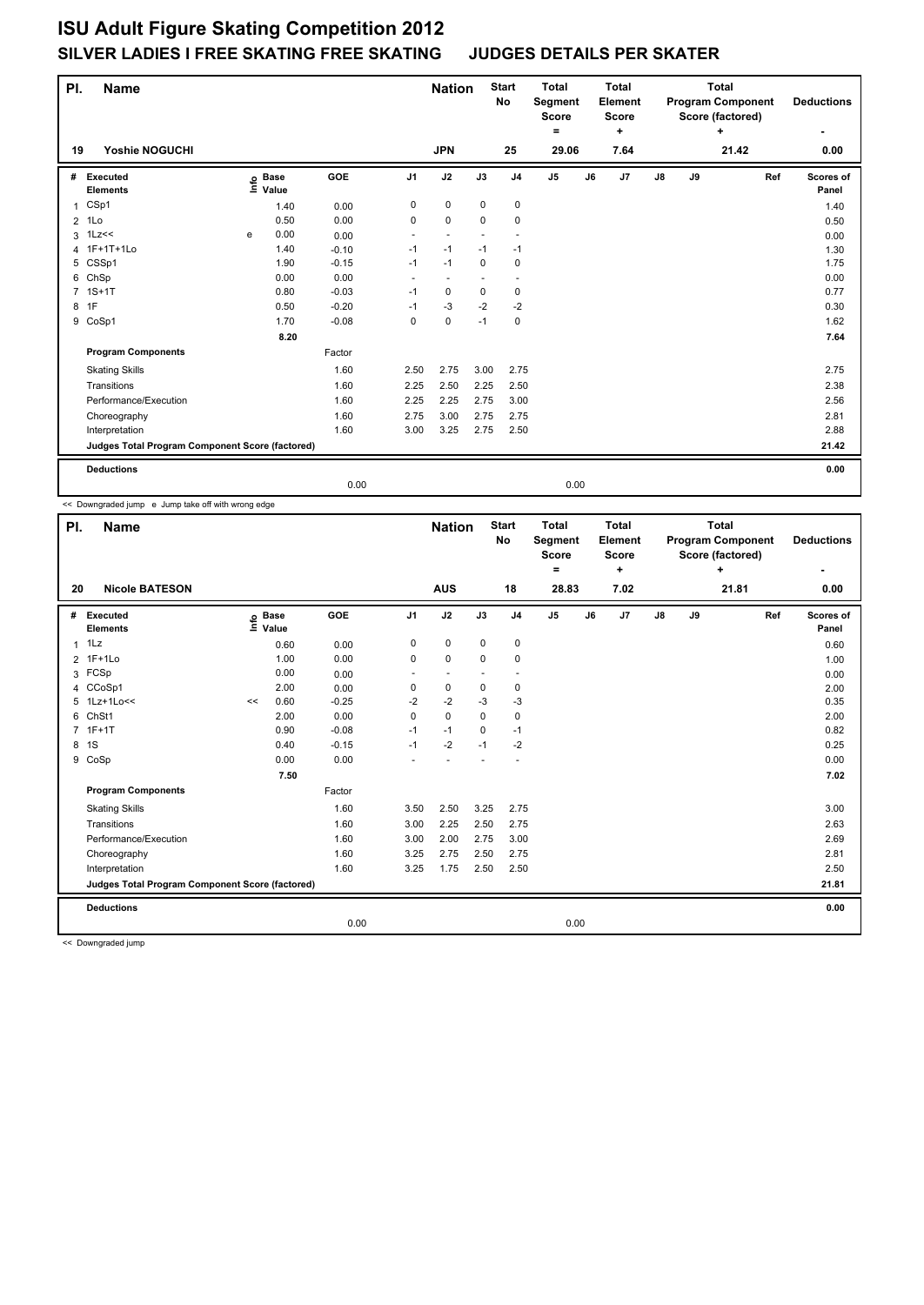| PI.            | <b>Name</b>                                     |                   |                   |                | <b>Nation</b>  |                | <b>Start</b><br><b>No</b> | <b>Total</b><br>Segment<br><b>Score</b><br>۰ |    | <b>Total</b><br>Element<br><b>Score</b><br>٠ | <b>Total</b><br><b>Program Component</b><br>Score (factored)<br>÷ |    |       | <b>Deductions</b> |                    |
|----------------|-------------------------------------------------|-------------------|-------------------|----------------|----------------|----------------|---------------------------|----------------------------------------------|----|----------------------------------------------|-------------------------------------------------------------------|----|-------|-------------------|--------------------|
| 21             | <b>Coral ESPINOZA</b>                           |                   |                   |                | <b>GER</b>     |                | 24                        | 27.88                                        |    | 8.55                                         |                                                                   |    | 20.33 |                   | 1.00               |
| #              | Executed<br><b>Elements</b>                     | e Base<br>⊑ Value | <b>GOE</b>        | J <sub>1</sub> | J2             | J3             | J <sub>4</sub>            | $\mathsf{J}5$                                | J6 | J7                                           | J8                                                                | J9 |       | Ref               | Scores of<br>Panel |
| $\overline{1}$ | $1A+1L0$                                        | 1.60              | $-0.05$           | 0              | $\mathbf 0$    | 0              | $-1$                      |                                              |    |                                              |                                                                   |    |       |                   | 1.55               |
|                | 2 ChSp1                                         | 2.00              | 0.18              |                | 0              | $\Omega$       | $\pmb{0}$                 |                                              |    |                                              |                                                                   |    |       |                   | 2.18               |
| 3              | 1F                                              | 0.50              | 0.00              | 0              | $\mathbf 0$    | $\Omega$       | 0                         |                                              |    |                                              |                                                                   |    |       |                   | 0.50               |
| 4              | $1S+1T$                                         | 0.80              | 0.00              | 0              | $\mathbf 0$    | 0              | 0                         |                                              |    |                                              |                                                                   |    |       |                   | 0.80               |
| 5              | CCoSp1                                          | 2.00              | $-0.75$           | $-2$           | $-2$           | $-3$           | $-3$                      |                                              |    |                                              |                                                                   |    |       |                   | 1.25               |
| 6              | 1Lz+1Lo+1T                                      | 1.50              | $-0.03$           | 0              | $\mathbf 0$    | $-1$           | $\mathbf 0$               |                                              |    |                                              |                                                                   |    |       |                   | 1.47               |
| $\overline{7}$ | FCSp                                            | 0.00              | 0.00              | ÷.             | $\overline{a}$ | $\overline{a}$ | ÷.                        |                                              |    |                                              |                                                                   |    |       |                   | 0.00               |
|                | 8 CSp                                           | 0.00              | 0.00              | ٠              |                |                |                           |                                              |    |                                              |                                                                   |    |       |                   | 0.00               |
| 9              | 1A                                              | 1.10              | $-0.30$           | $-1$           | $-1$           | $-1$           | $-3$                      |                                              |    |                                              |                                                                   |    |       |                   | 0.80               |
| 10             | SSp1*                                           | $\star$<br>0.00   | 0.00              |                |                |                |                           |                                              |    |                                              |                                                                   |    |       |                   | 0.00               |
|                |                                                 | 9.50              |                   |                |                |                |                           |                                              |    |                                              |                                                                   |    |       |                   | 8.55               |
|                | <b>Program Components</b>                       |                   | Factor            |                |                |                |                           |                                              |    |                                              |                                                                   |    |       |                   |                    |
|                | <b>Skating Skills</b>                           |                   | 1.60              | 2.75           | 2.50           | 3.25           | 3.00                      |                                              |    |                                              |                                                                   |    |       |                   | 2.88               |
|                | Transitions                                     |                   | 1.60              | 2.50           | 2.25           | 2.50           | 2.75                      |                                              |    |                                              |                                                                   |    |       |                   | 2.50               |
|                | Performance/Execution                           |                   | 1.60              | 2.25           | 2.00           | 2.50           | 2.50                      |                                              |    |                                              |                                                                   |    |       |                   | 2.31               |
|                | Choreography                                    |                   | 1.60              | 2.75           | 1.75           | 2.50           | 2.50                      |                                              |    |                                              |                                                                   |    |       |                   | 2.38               |
|                | Interpretation                                  |                   | 1.60              | 2.75           | 2.75           | 2.75           | 2.25                      |                                              |    |                                              |                                                                   |    |       |                   | 2.63               |
|                | Judges Total Program Component Score (factored) |                   |                   |                |                |                |                           |                                              |    |                                              |                                                                   |    |       |                   | 20.33              |
|                | <b>Deductions</b>                               |                   | $-1.00$<br>Falls: |                |                |                |                           |                                              |    |                                              |                                                                   |    |       |                   | $-1.00$            |
|                |                                                 |                   | 0.00              |                |                |                |                           | 0.00                                         |    |                                              |                                                                   |    |       |                   |                    |

\* Invalid element

| PI. | <b>Name</b>                                     |                   |                   | <b>Nation</b>  |                | <b>Start</b><br>No | <b>Total</b><br>Segment<br><b>Score</b><br>۰ |                | Total<br>Element<br><b>Score</b><br>+ | <b>Total</b><br><b>Program Component</b><br>Score (factored)<br>÷ |               |           | <b>Deductions</b> |                    |
|-----|-------------------------------------------------|-------------------|-------------------|----------------|----------------|--------------------|----------------------------------------------|----------------|---------------------------------------|-------------------------------------------------------------------|---------------|-----------|-------------------|--------------------|
| 22  | <b>Heidi FEARNSIDE</b>                          |                   |                   |                | <b>AUS</b>     |                    | 5                                            | 26.37          |                                       | 5.45                                                              |               |           | 21.92             | 1.00               |
| #   | <b>Executed</b><br><b>Elements</b>              | e Base<br>E Value | <b>GOE</b>        | J <sub>1</sub> | J2             | J3                 | J <sub>4</sub>                               | J <sub>5</sub> | J6                                    | J7                                                                | $\mathsf{J}8$ | <b>J9</b> | Ref               | Scores of<br>Panel |
| 1   | CSp                                             | 0.00              | 0.00              |                |                |                    |                                              |                |                                       |                                                                   |               |           |                   | 0.00               |
|     | 2 ChSp1                                         | 2.00              | 0.53              |                | 1              |                    | 0                                            |                |                                       |                                                                   |               |           |                   | 2.53               |
|     | 3 SSp2                                          | 1.60              | 0.50              |                | $\overline{1}$ |                    | -1                                           |                |                                       |                                                                   |               |           |                   | 2.10               |
|     | 4 LSp1                                          | 1.50              | $-0.68$           | -3             | $-3$           | $\mathbf 0$        | $-3$                                         |                |                                       |                                                                   |               |           |                   | 0.82               |
|     |                                                 | 5.10              |                   |                |                |                    |                                              |                |                                       |                                                                   |               |           |                   | 5.45               |
|     | <b>Program Components</b>                       |                   | Factor            |                |                |                    |                                              |                |                                       |                                                                   |               |           |                   |                    |
|     | <b>Skating Skills</b>                           |                   | 1.60              | 2.50           | 2.75           | 3.25               | 3.25                                         |                |                                       |                                                                   |               |           |                   | 2.94               |
|     | Transitions                                     |                   | 1.60              | 2.00           | 2.50           | 2.75               | 3.25                                         |                |                                       |                                                                   |               |           |                   | 2.63               |
|     | Performance/Execution                           |                   | 1.60              | 2.25           | 1.50           | 3.00               | 3.50                                         |                |                                       |                                                                   |               |           |                   | 2.56               |
|     | Choreography                                    |                   | 1.60              | 2.75           | 2.25           | 3.25               | 3.25                                         |                |                                       |                                                                   |               |           |                   | 2.88               |
|     | Interpretation                                  |                   | 1.60              | 3.00           | 1.75           | 3.00               | 3.00                                         |                |                                       |                                                                   |               |           |                   | 2.69               |
|     | Judges Total Program Component Score (factored) |                   |                   |                |                |                    |                                              |                |                                       |                                                                   |               |           |                   | 21.92              |
|     | <b>Deductions</b>                               |                   | Falls:<br>$-1.00$ |                |                |                    |                                              |                |                                       |                                                                   |               |           |                   | $-1.00$            |
|     |                                                 |                   | 0.00              |                |                |                    |                                              |                | 0.00                                  |                                                                   |               |           |                   |                    |